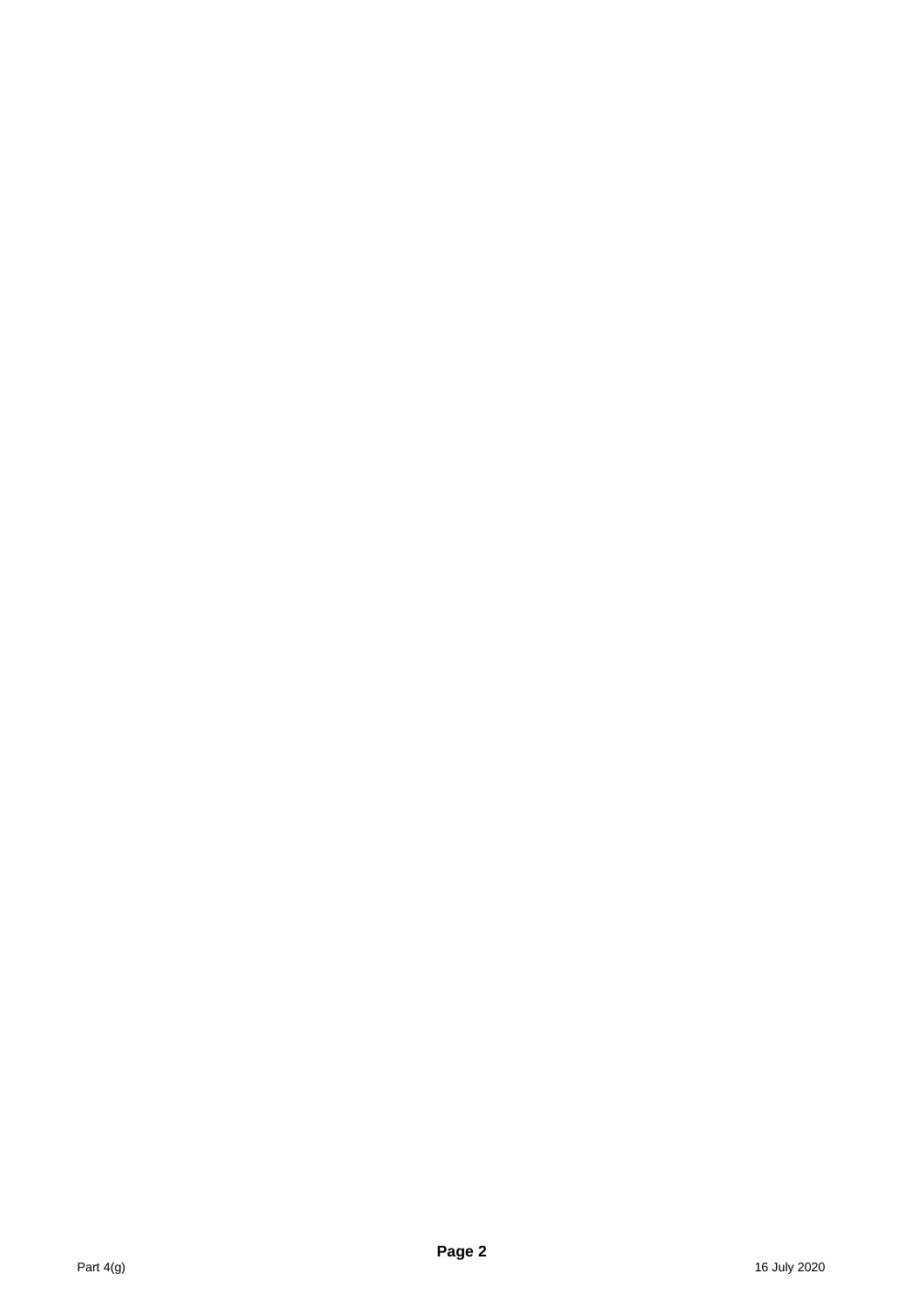## **Part 4(g) – Contracts Procedure Rules**

## **1. Introduction**

The Council is accountable to the public for the way it spends public funds. Professional procurement activities contribute to the efficient, effective and economic delivery of services to the public, maximising the benefits available from the budgets and supporting the Council's strategic objectives. The Council's reputation is of the utmost importance and should be safeguarded from any suggestion of dishonesty, corruption or failure to meet legal obligations.

These Contracts Procedure Rules (CPRs) ensure these accountabilities and objectives are addressed.

## **2. Procurement Thresholds & Exemptions**

Procurement covers the total process of purchasing for all bought in services, supplies and works; from the initial assessment of the business need, to acquisition or extension, and contract management.

Total contract value means the estimated/aggregate spend or recurring value payable over the entire contract period including any extensions of contract.

**Section 7.1** provides further details on how to calculate contract value.

#### **2.1 Thresholds**

The table below sets out the different financial thresholds.

|           | <b>Total Contract</b><br>Value (excl. VAT)                                                                                                                                            | Lead<br>Role           | <b>Procurement Process</b>                                                                                                                                                                                                                                                                                      | <b>Procurement System</b>                                                                                                                                            |
|-----------|---------------------------------------------------------------------------------------------------------------------------------------------------------------------------------------|------------------------|-----------------------------------------------------------------------------------------------------------------------------------------------------------------------------------------------------------------------------------------------------------------------------------------------------------------|----------------------------------------------------------------------------------------------------------------------------------------------------------------------|
| Low Value | £1 to £999.99                                                                                                                                                                         | Council Officer        | Obtain 1 written or verbal<br>quotation demonstrating<br>best value- where possible<br>this should be a local<br>supplier*                                                                                                                                                                                      | If appropriate, process<br>Procurement Card transactions in<br>accordance with procedures.<br>Otherwise, process as for Minor<br>below                               |
| Minor     | £1,000 to £9,999.99                                                                                                                                                                   | Council<br>Officer     | Obtain a minimum of 1<br>written supplier quote that<br>demonstrates best value-<br>where possible this should<br>be a local supplier*                                                                                                                                                                          | Create a requisition in Procure to<br>Pay (P2P), enter a spend<br>justification and attach preferred<br>supplier quote                                               |
| Medium    | £10,000 to<br>£24,999.99                                                                                                                                                              | Council Officer        | Obtain a minimum of 3<br>written supplier quotes and<br>evaluate to determine best<br>value- this should include<br>(where possible) as a<br>minimum 2 local suppliers*                                                                                                                                         | Create a requisition in P2P, enter a<br>spend justification and attach<br>preferred supplier quote                                                                   |
| Major     | Threshold (a)<br>£25,000 to<br>£74,999.99<br>Threshold (b)<br>£75,000 up to the<br>relevant OJEU<br><b>Threshold (Supplies</b><br>& Services, Light<br>Touch or<br>Works/Concessions) | Procurement<br>Advisor | Threshold (a) and (b)<br>Contact procurement and<br>seek support to develop<br>specification or tender<br>document, advertise,<br>evaluate and award contract<br>Threshold (b) requires a<br>completed options appraisal,<br>issue a tender, secure<br>approval to award and then<br>complete a signed contract | Contracts Finder / e-Procurement<br>to advertise and award contract.<br>Create a requisition in P2P, enter a<br>spend justification and reference<br>contract in P2P |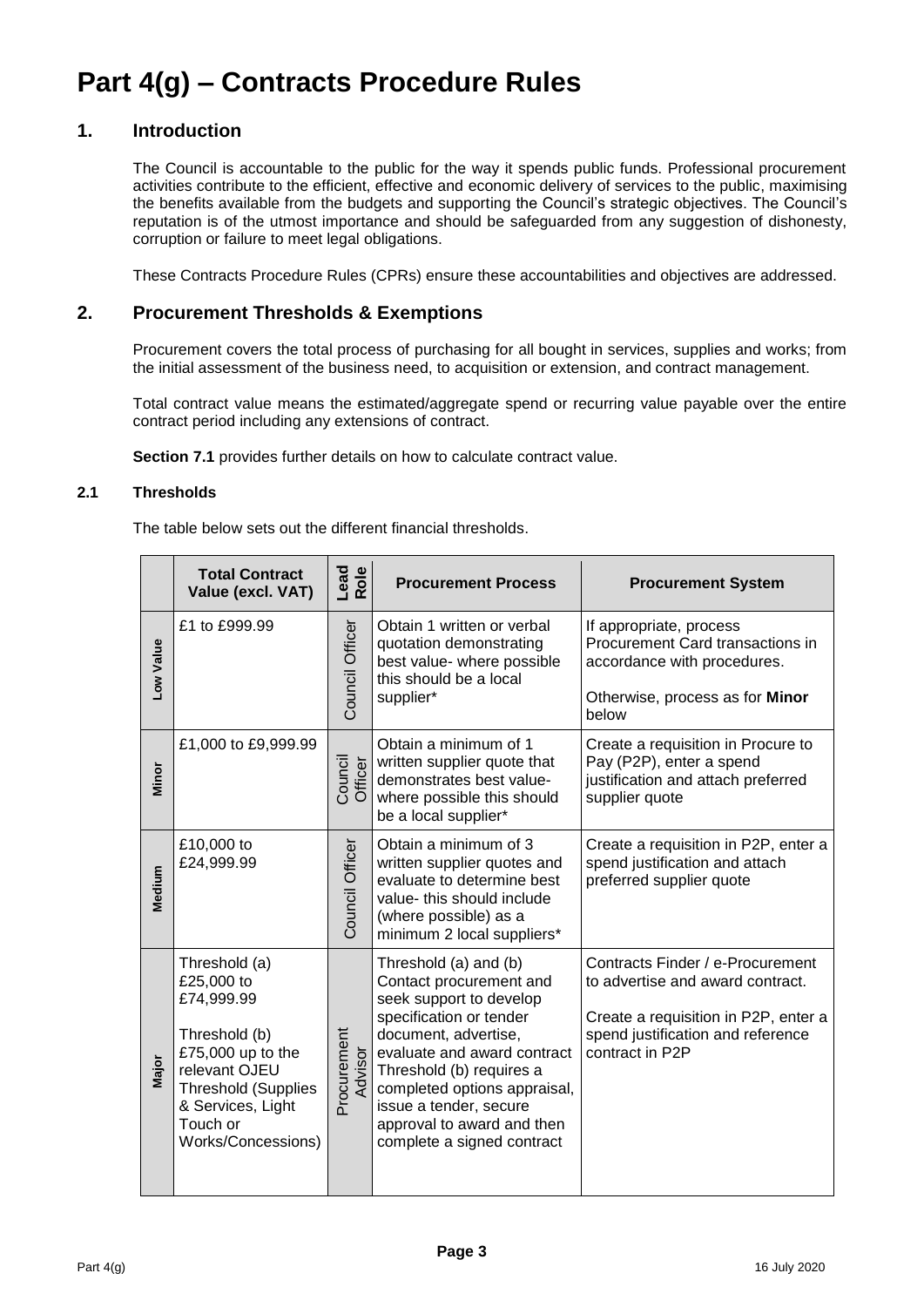| ract<br>Contr<br>립 | <b>Relevant OJEU</b><br>threshold and above<br>$\overline{\omega}$ | Contact procurement and<br>follow EU Procurement<br>Rules for Service, Supplies,<br><b>Light Touch and Works</b><br>Contracts | Contracts Finder / e-Procurement<br>and OJEU to advertise and award<br>contract.<br>Create a requisition in P2P, enter a<br>spend justification and reference<br>contract in P2P |
|--------------------|--------------------------------------------------------------------|-------------------------------------------------------------------------------------------------------------------------------|----------------------------------------------------------------------------------------------------------------------------------------------------------------------------------|
|--------------------|--------------------------------------------------------------------|-------------------------------------------------------------------------------------------------------------------------------|----------------------------------------------------------------------------------------------------------------------------------------------------------------------------------|

(\*) The use of Local Suppliers is promoted and encouraged between the Low to Medium Thresholds, but should not supersede the Primary requirement of Council Officers to try and ensure the best possible value for Public Money. Achieving value for Public Money should be reasonably and proportionally measured in terms of Price, Quality and the possible Social Value benefits associated with using Local Businesses.

A Local supplier is defined within Business World as a Supplier whose address is listed as a Southend postcode, which include SS0, SS1, SS2, SS3 and SS9.

For the avoidance of doubt, the Council would like to pro-actively increase the level of money it spends within the Borough. However, it is understood this may not be possible in a number of cases. For this reason any work carried out by Officers in the pursuit of value, but which is not able to secure local quotes will not be subject to delay because of this.

The total doctors and the solid of the solid stress of the solid stress of the solid stress of the solid stress of the solid stress of the solid stress of the solid stress of the solid stress of the solid stress of the sol \*\* The purpose of the Concession Regulations 2016 is to provide clear rules to increase competition in the concession market. This is in parallel with the requirement that public procurement should be based upon an organisation fulfilling its legal obligation to obtain best value for money through market competition. In order to maximise the achievable value, all potential Concession Contracts over the £25K value should be competitively let in an open, fair and transparent manner, utilising calls for competition in line with the requirements set out in 2.1 (Thresholds) and 7.2 (Detailed Procurement Process in Relation to Thresholds).

Further detailed information on the Procurement Processes detailed in this table is contained within **section 7.2**.

#### **2.2 Exemptions to the CPRs\***

The following types of procurement are exemptions and not covered by these CPRs:

- Grants which the Council may receive or make; except where the grant is the form of payment in a contract for a service, supply or works (or any combination thereof) where the Council requires an output or outcomes to be delivered by a Third Party. The awarding of grants by the Council or on behalf of the Council must be carried out under the principles of openness, fairness, nondiscrimination and value for money. Officers cannot choose to treat procurement as a grant in order to avoid conducting a competitive process. The Council's Financial Procedure Rules provide more guidance on the awarding and the receiving of grants
- The purchase or lease of property, land acquisition, interest in land, transaction in land or disposal. This rule does not extend to any service, supplies or works contracts that may be required to make the land, existing buildings or immoveable property ready for acquisition, disposal or leasing
- Direct employment of permanent or fixed-term employees. For the avoidance of doubt, these CPRs do apply to consultancy and employment agency contracts
- Contracts for the execution of either mandatory works or provision of goods or services which must be provided by a Statutory Provider other than the Council. This includes but is not limited to public utility companies and other legal authorities
- Contracts which have been procured on the Council's behalf through collaboration with other local authorities or other public bodies. In such instances a competitive process must be followed that complies with the rules / regulations of the lead organisation even though these may not comply wholly with these rules. The use of any third party rules and regulations must be approved by the Head of Corporate Procurement prior to the commencement of any collaborative procurement. This includes but is not limited to national or regional contracting authorities where the process followed is in line with the Public Contracts Regulations 2006 or 2015 or any other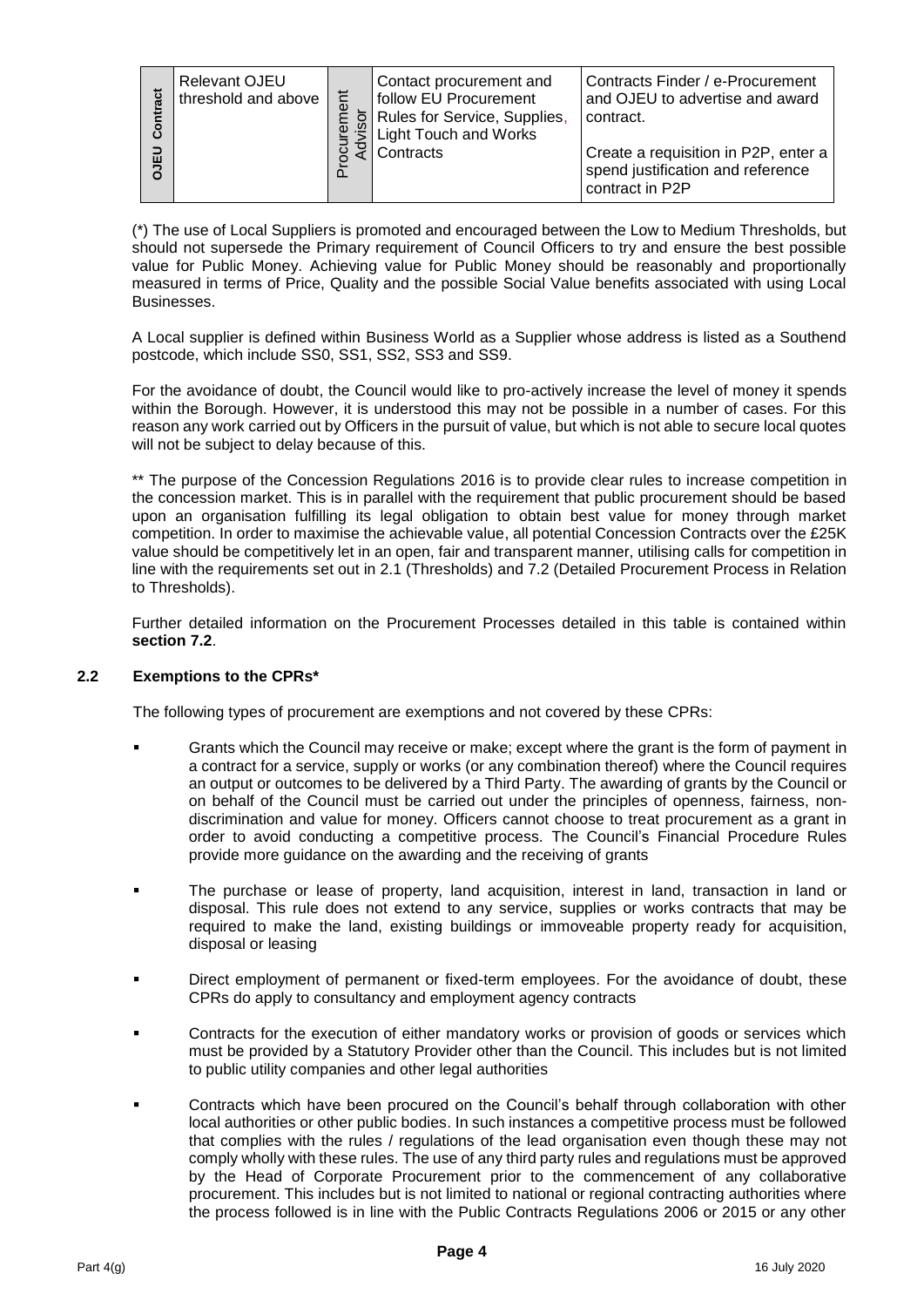subsequent amendment. Where a collaborative procurement is undertaken, the regulatory requirements of both organisations must be adhered to, e.g. The National Health Service (Procurement, Patient Choice and Competition) (No. 2) Regulations 2013 and the Public Contract Regulations 2015

- **Instructing barristers or external solicitors and those costs do not exceed £74,999**
- Specialist professional services, where the Council's costs are being discharged by a third party and those costs do not exceed £74,999
- Spot care placements which may include special educational needs (i.e. individual placements that fall outside of any block contracting arrangements) are excluded from the requirement but have to be approved through separate approval processes
- **The lending or borrowing of money by the Council**
- The acquisition or exhibiting of unique works of art or artistic performance where they are only available from a single source and the related costs of do not exceed £24,999.99 across the life of the agreement. This exemption does not extend to any medium or long term contract in which a Party would have an exclusive or non-exclusive right to provide the Council with multiple exhibitions or artistic performances over one or more years
- Arrangements with Ofsted for the inspection of a school
- If any law says the Council must contract differently from these CPRs
- For the avoidance of doubt exemptions do not include emergencies; this is covered in Section **8.11.**

\*Officers must ensure that any procurement carried out in relation to any of these listed exemptions is consistent with the Council's duty to obtain value for money, as well as the current procurement strategy and other relevant policies of the Council. The Council maintains a list of Exemptions which is reviewed on a regular basis. This can be found at:

#### <http://seattle/Pages/Payment-with-Purchase-Order.aspx>

Exceptions and Emergencies are detailed in **Sections 8.9, 8.10 and 8.11**

#### **2.3 Procurement Oversight**

Corporate Procurement will issue regular reports to the Commissioning Board (CB). This reporting process will ensure there is scrutiny and monitoring of the Council's expenditure in the context of procurement activity (see section 5.6). The Corporate Procurement Team will also report on compliance with the CPRs, delivery of the Procurement Strategy, progress against the Annual/3 Year Pipeline Procurement Plan and those Exceptions/Exemptions approvals.

## **3. Purpose of the Contracts Procedure Rules**

The purpose of these CPRs is to set out the principles of procurement, roles and responsibilities, rules and processes involved in purchasing services, supplies and works contracts across the Council. They do this to better protect the Council and its Officers from legal challenge, reputational damage and the negative effects of such damage. When using the term contract, this also covers the delivery of pilots and the usage of grants unless they are covered within **section 2.2**.

The CPRs should be read in conjunction with the Council's Financial Procedure Rules, **Part 4(f)**, as well as the Council's Procurement Strategy and Procedures.

In addition, these CPRs reflect the EU Procurement Regulations, The Public Contract Regulations 2015 and UK legislation. Any misuse or failure to comply with any of these CPRs may result in disciplinary action and legal proceedings. It should be noted the term contract also refers to any agreement put in place which looks to implement the delivery of a Pilot Scheme, as well as the usage of grants (as referenced within Section 2.2 (**Exemptions to the CPRs**)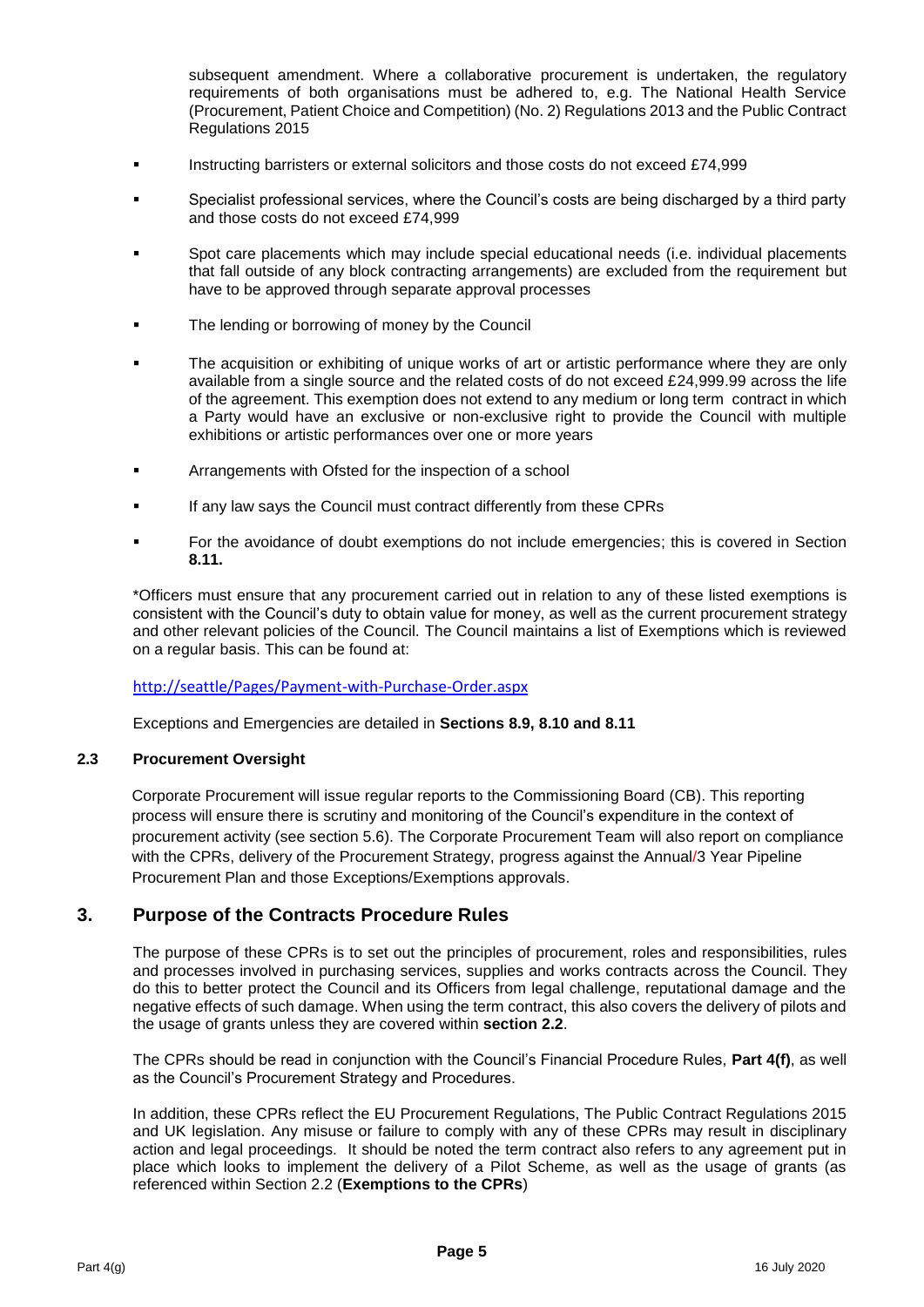Any non-compliance shall be reported to the Head of Corporate Procurement, who will decide in conjunction with the relevant Chief Officer what further action needs to be taken.

These CPRs are supported by detailed guidance included within the Council's Procurement Toolkit. The Toolkit explains in more detail procurement and contract management processes, but does not override these CPRs. All procurement activity needs to adhere to the Scheme of Delegation and Financial Limits as set out in the Financial Procedure Rules.

These CPRs will be reviewed by the Head of Corporate Procurement at least every 12 months.

## **4. Principles of Procurement**

The Council's approach to professional procurement, underpinned by its values, is driven by a number of principles that include but are not limited to those set out in table below:

| <b>Principle</b>                                  | <b>Meaning of the principle</b>                                                                                                                                                                                                                                                                                                                                                                                                                                                                                                                                                                                                                     |  |  |
|---------------------------------------------------|-----------------------------------------------------------------------------------------------------------------------------------------------------------------------------------------------------------------------------------------------------------------------------------------------------------------------------------------------------------------------------------------------------------------------------------------------------------------------------------------------------------------------------------------------------------------------------------------------------------------------------------------------------|--|--|
| Achieving the best<br>commercial value            | Using the Council's purchasing power to negotiate and leverage:                                                                                                                                                                                                                                                                                                                                                                                                                                                                                                                                                                                     |  |  |
|                                                   | The best commercial price from the marketplace<br>$\blacksquare$<br>Robust legal terms and conditions<br>٠<br>Effective, efficient and economic use of resources.<br>$\blacksquare$                                                                                                                                                                                                                                                                                                                                                                                                                                                                 |  |  |
| Complying with<br>Regulatory and<br>Legislative   | Ensure the Council is:<br>$\blacksquare$<br>Not exposed to unnecessary risk and likelihood of challenge arising from non-                                                                                                                                                                                                                                                                                                                                                                                                                                                                                                                           |  |  |
| requirements                                      | compliant procurement activity<br>Compliance with current legislation, up to date with guidance notes, tools and<br>$\blacksquare$<br>templates issued by Cabinet Office<br>Open, fair and transparent and fully compliant with EU Procurement<br>٠                                                                                                                                                                                                                                                                                                                                                                                                 |  |  |
| Meeting                                           | Regulations., the Public Contract Regulations 2015 and UK legislation.<br>Meeting applicable standards and accreditations on:                                                                                                                                                                                                                                                                                                                                                                                                                                                                                                                       |  |  |
| <b>Government Acts</b><br>and statutory<br>duties | $\blacksquare$<br>Social Value Act 2012 and any subsequent acts (also refer to the Council's<br>Social Value Policy)<br>Acting within the laws of the Bribery Act 2010 and any subsequent acts<br>$\blacksquare$<br>The Modern Slavery Act (also refer to the Council Modern Slavery statement)<br>٠<br><b>Quality and Environmental</b><br>٠<br><b>Security Information Management</b><br>٠<br>Freedom of Information, Data Protection (including GDPR 2018)<br>$\blacksquare$<br>and<br><b>Transparency Acts</b><br>Health and Safety.<br>$\blacksquare$                                                                                          |  |  |
| Promote<br>sustainability                         | Assessing and monitoring the impact on:                                                                                                                                                                                                                                                                                                                                                                                                                                                                                                                                                                                                             |  |  |
|                                                   | The environment and any exposure to environmental risks<br>٠<br>Society such as support for equality and diversity<br>٠<br>Supporting local Small and Medium Enterprise (SME) supplier markets<br>٠<br>Ensure that suppliers do not become financially over-dependent on Council<br>$\blacksquare$<br>contracts<br>To develop and sustain effective supplier and market relationships<br>П                                                                                                                                                                                                                                                          |  |  |
| Maintaining ethical<br>standards                  | Operating openly and transparently by:                                                                                                                                                                                                                                                                                                                                                                                                                                                                                                                                                                                                              |  |  |
|                                                   | Adhering and performing within the Council's code of conduct<br>٠<br>Notification and recording of any declarations of interest throughout the<br>$\blacksquare$<br>Procurement process via the Business World system and relevant project team<br>Acting within the laws of the Equalities Act 2010 and any subsequent acts<br>٠<br>Ensuring our suppliers allow for equal opportunities<br>٠<br>Allowing diversity amongst our approved supplier base<br>$\blacksquare$<br>Ensure that Non-Commercial Considerations do not influence any contracting<br>٠<br>decision<br>To keep our supplier records relevant and up to date.<br>$\blacksquare$ |  |  |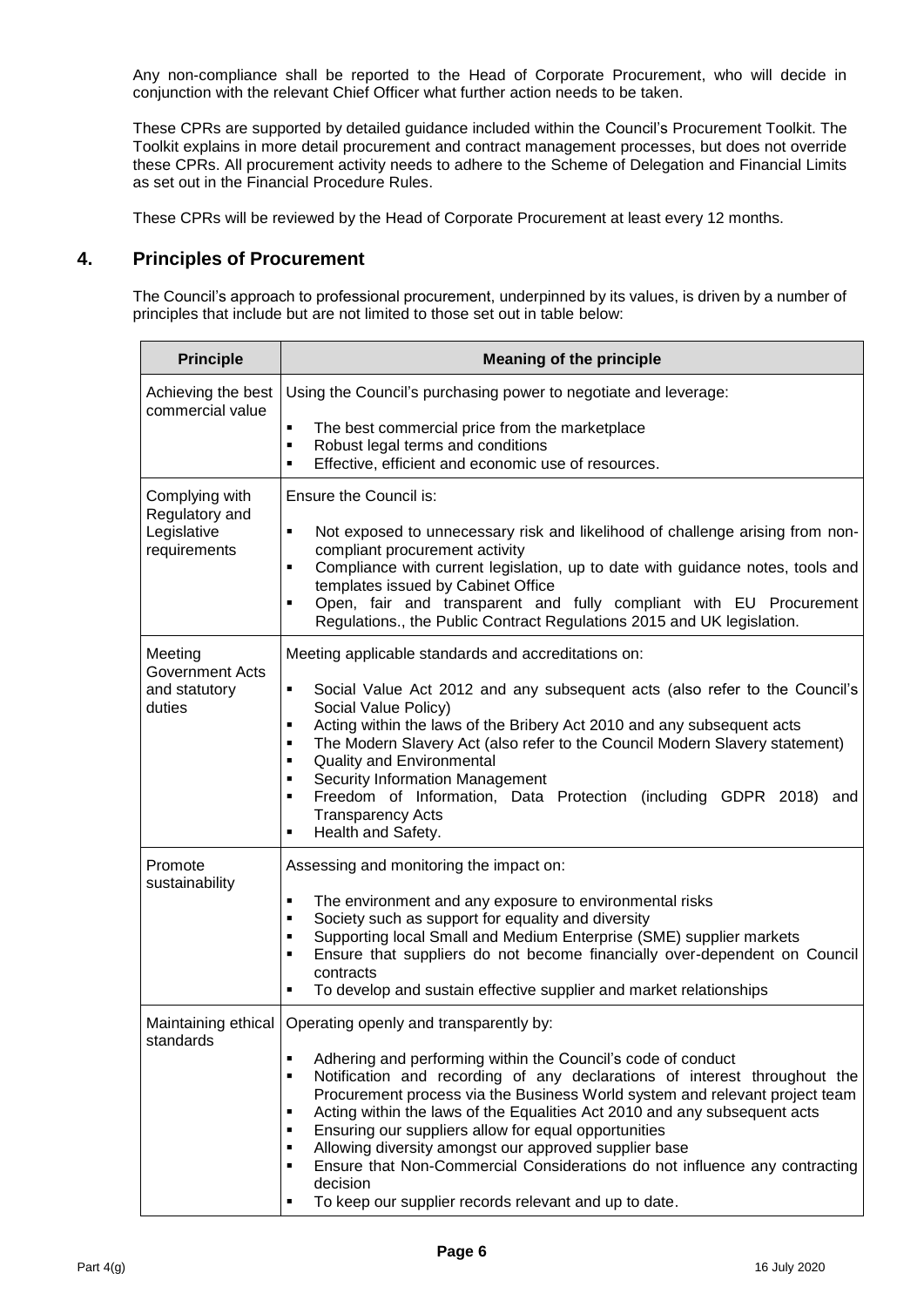## **5. Roles and Responsibilities**

All Officers must comply with these CPRs, the Council's Constitution, the Public Contract Regulations 2015, EU Procurement Regulations and UK Legislation. Officers must ensure that any Agents or Consultants acting on their behalf also comply.

#### **5.1 The Chief Officers shall:**

- **(a)** Agree their annual departmental procurement plans with the Head of Corporate Procurement before the start of each financial year. The plans should accurately detail existing contracts / spend, pending contract renewals and any new contract / spend identified for the coming year
- **(b)** Appoint Officers in their departments as Designated Procurement Officers who are trained in the administration of purchasing services, supplies and works
- **(c)** Appoint Officers in their departments as Contract Managers who are trained in contact management and supplier relationship management
- **(d)** Ensure Procurement Officers and Contract Managers are appropriately trained, supervised, appraised and have access to the necessary systems and understand the importance of following these rules
- **(e)** Be responsible for approving and delegating approval of contracts / spends in their department, including any variations to contracts where there are financial, legal or commercial implications
- **(f)** Collaborate with the Head of Corporate Procurement and Audit on an Annual and 3-Year Pipeline Procurement Plan to ensure compliance within their departments.

#### **5.2 Designated Procurement Officers must:**

- **(a)** Appraise purchases, in a manner commensurate with their complexity and value taking account of guidance in the Procurement Toolkit
- **(b)** Purchase services, supplies and works in accordance with the CPRs, demonstrate best value and ensure no commitment is made without written authorisation
- **(c)** Check whether a suitable approved supplier, contract, purchasing or framework agreement already exists before purchasing or letting a contract for services, supplies and works
- **(d)** Develop a clear and precise set of purchasing requirements, including (but not limited to) written specification / scope, evaluation criteria, drawings, seasonal trends, historical data, benchmark data, timescales and delivery details
- **(e)** Create purchase requisitions in advance of the supply of services, supplies and works except where a Purchase Card transaction or Payment without a Purchase Order request applies. All purchase requisitions should be under the Council's agreed Terms and Conditions
- **(f)** Any declaration of interest must be notified immediately to the Head of Corporate Procurement to avoid any conflict when purchasing goods, services and works. This declaration must also be detailed via the Business World system so that appropriate approval is sought and provided
- (g) Ensure advice is sought where required and/or relevant from the Corporate Procurement Team on the application of these CPRs, Procurement Regulations or tendering procedure

#### **5.3 Procurement Advisors shall:**

- **(a)** Provide procurement advice and support to Chief Officers, and other officers on how to purchase services, supplies and works in accordance with these CPRs. This advice includes administering adverts / frameworks, developing specifications / tenders, conducting evaluation processes, publishing awards and operating procurement systems
- **(b)** Notify the Head of Corporate Procurement in a timely manner of any anticipated unplanned procurement expenditures in service areas for the forthcoming financial year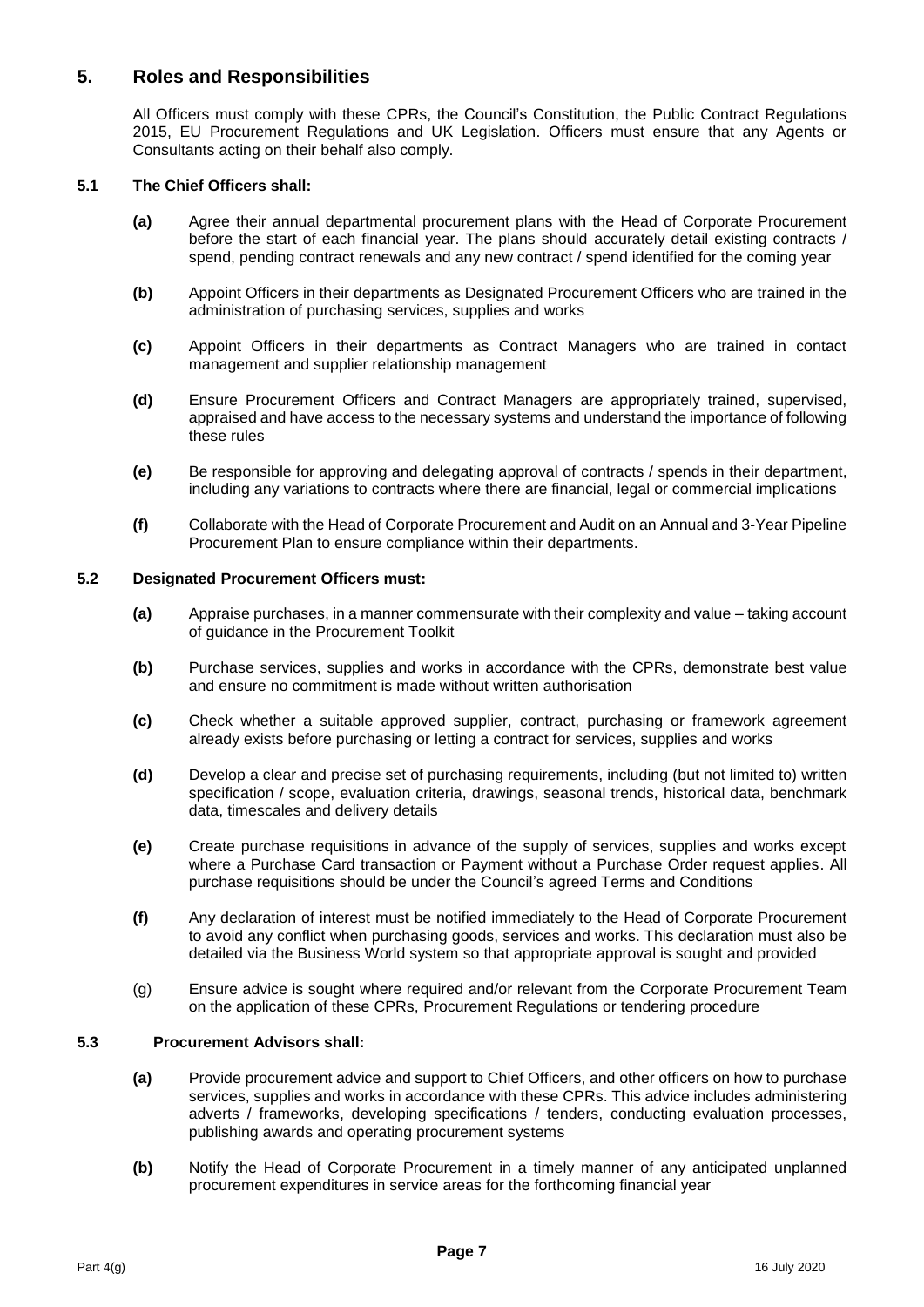- **(c)** Ensure that procurement requirements are properly defined; procurement activity is competitive, transparent, fair, and complies with the relevant legislation and demonstrates best value
- **(d)** Support each department to proactively performance manage supplier contracts as part of an agreed contract management plan.
- (e) Maintain and update the public contracts register

#### **5.4 Head of Corporate Procurement shall:**

- **(a)** Deliver contracts in a manner contributing to the following key objectives: ensuring compliance with EU guidelines, legislation and other procurement policy and regulatory frameworks available to the wider public sector and local authorities and contributing to the achievement of value for money / cashable savings
- **(b)** Review in accordance with these CPRs exceptions and variations to terms & conditions, in consultation with the Executive Director (Finance and Resources) and Executive Director (Legal and Democratic Services) where there are financial and legal implications respectively
- **(c)** Allocate resource to key procurement projects to ensure delivery of the Annual and 3-Year Pipeline Procurement Plan
- **(d)** Ensure Procurement Advisors keep up to date with these CPRs, the Council's Financial Procedure Rules, the Procurement Toolkit, other relevant Guidelines and Procurement Legislation
- **(e)** Regularly review the CPRs and the Council's Procurement Strategy

#### **5.5 Corporate Procurement Team shall:**

- **(a)** Provide procurement advice and support to Chief Officers and other officers on how to purchase services, supplies and works in accordance with these CPRs. This advice includes administering adverts / frameworks, developing specifications / tenders, conducting evaluation processes, publishing awards and operating procurement systems
- **(b)** Monitor compliance and notify the Head of Corporate Procurement in a timely manner of any anticipated exceptions to the CPRs or unplanned procurement expenditures in service areas for the forthcoming financial year
- **(c)** Resource Major and EU procurement projects to ensure delivery of the Annual and 3-Year Pipeline Procurement Plan

#### **5.6 Procurement Oversight as detailed in section 2.3 shall:**

- **(a)** Ensure scrutiny and monitoring of the Council's expenditure in the context of procurement activity
- **(b)** Monitor compliance against all procurement activity and notably the CPRs
- **(c)** Provide information as to those exceptions and exemptions requested and approved/rejected
- **(d)** Monitor progress against the Annual and 3-Year Pipeline Procurement Plan and the Corporate Procurement Strategy
- **(e)** Record any unplanned procurement activity reported to it which exceeds £74,999.99 and the course of action taken to address any such unplanned procurement processes (subject to the normal authorities set out in Section 6 below).
- **(f)** Consider opportunities across departments and service areas where joint initiatives can be investigated and implemented, which in turn may deliver better value
- **(g)** Provide information and evidence for Internal Audit and the Fraud Team which is contrary to the practices set out in the CPRs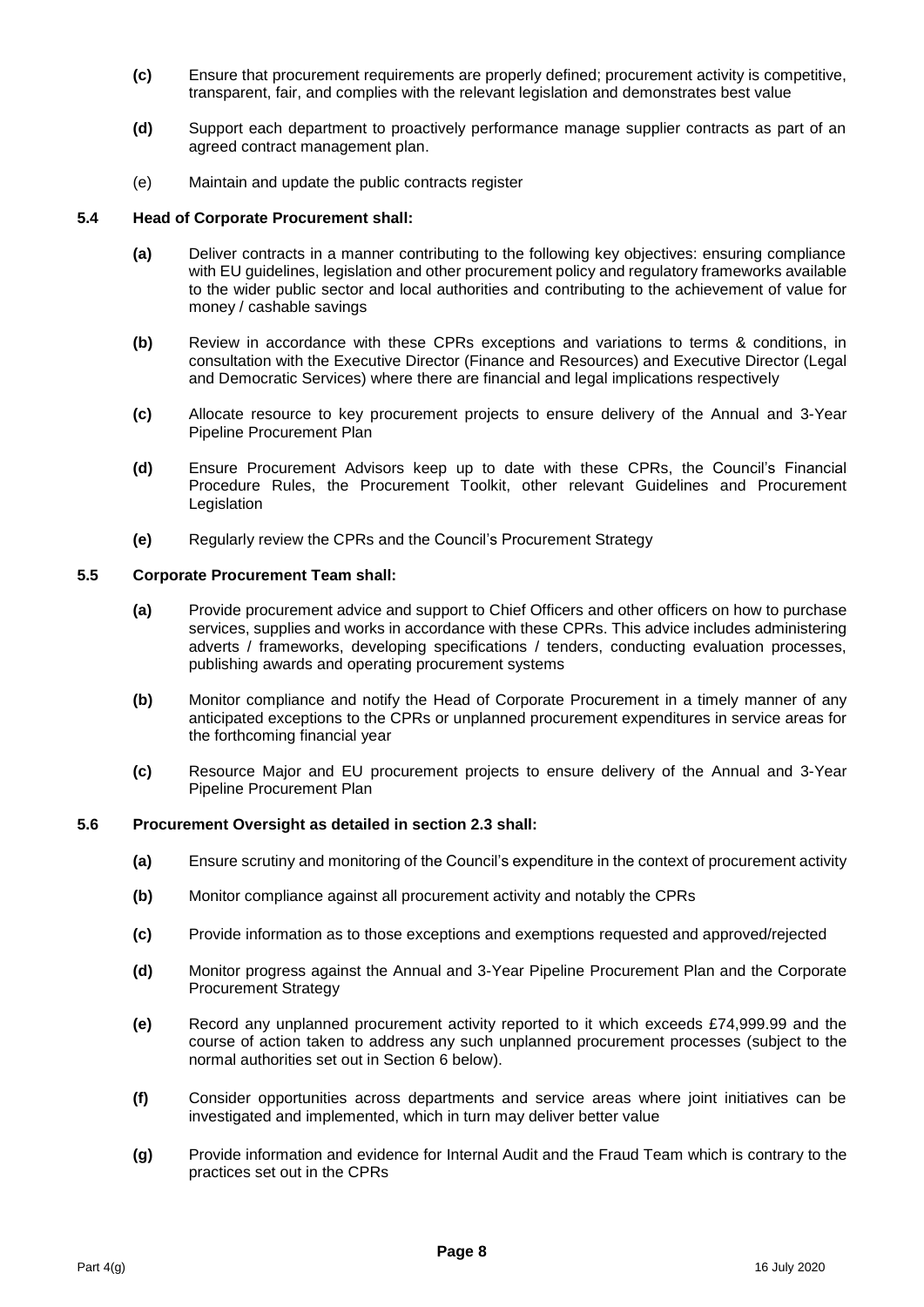## **6. Approval to Spend**

#### **6.1 Requirements before commencing any procurement**

Before commencing any procurement activity the following approvals to proceed must be in place:

- **(a)** Contracts that are under £75,000 require approval pursuant to the Delegation Scheme in **Part 3, Schedule 3** of the Constitution and 6.1(e) and 6.2 below, including budgetary approval
- **(b)** Contracts of £75,000 and above require the authority of Cabinet or of a Chief Officer (pursuant to the Delegations Scheme in **Part 3, Schedule 3** of the Constitution and 6.2 below), including budgetary approval, provided that where the contract has been included in the Annual and 3- Year Pipeline Procurement Plan then this provides the necessary authority for the Contract
- **(c)** Contracts within (a) or (b) which are Capital Contracts must be included in the Capital Programme in accordance with the Financial Procedure Rules
- **(d)** Contracts where external funding is being obtained within (a) or (b) must comply with the External Funding Rules in the Financial Procedure Rules
- **(e)** Financial levels of authority for Request for Quotation or Invitation to Tender:

**Issue of Request for Quotation or Invitation to Tender (subject to budgetary approval)**

| issue of Request for Quotation or invitation to Tender (subject to budgetary approval) |                                                                                                                                                                                                                                                                                                 |  |  |  |
|----------------------------------------------------------------------------------------|-------------------------------------------------------------------------------------------------------------------------------------------------------------------------------------------------------------------------------------------------------------------------------------------------|--|--|--|
| <b>Cabinet / Schools</b>                                                               | Contract with an estimated value of over $E1$ million which is not included                                                                                                                                                                                                                     |  |  |  |
| <b>Governing Bodies</b>                                                                | in the Annual/3-Year Pipeline Procurement Plan                                                                                                                                                                                                                                                  |  |  |  |
| The Chief Executive,                                                                   | 1. Contract with an estimated value of over £1m already included in the                                                                                                                                                                                                                         |  |  |  |
| <b>Deputy Chief Executive</b>                                                          | Annual/3-Year Pipeline Procurement Plan.                                                                                                                                                                                                                                                        |  |  |  |
| and Executive Directors                                                                | 2. Contract with an estimated value up to £1 million                                                                                                                                                                                                                                            |  |  |  |
| <b>Authorised Officers</b>                                                             | Director- contract with an estimated value up to £500k<br>Head of Service, Group Manager or Assistant Director-contract with an<br>estimated value up to £75k<br>Business Unit Manager- contract with an estimated value up to £25k<br>Line Manager-contract with an estimated value up to £10k |  |  |  |
| <b>Head Teachers and their</b>                                                         | In accordance with the delegated powers stipulated by the relevant                                                                                                                                                                                                                              |  |  |  |
| <b>Authorised Officers</b>                                                             | <b>Board of Governors</b>                                                                                                                                                                                                                                                                       |  |  |  |

#### **6.2 Award of Contract**

Financial levels of authority for Award of Contract:

| Award of Contract (subject to budgetary approval)                                       |                                                                                                                                                                                                                                                                                                   |  |  |
|-----------------------------------------------------------------------------------------|---------------------------------------------------------------------------------------------------------------------------------------------------------------------------------------------------------------------------------------------------------------------------------------------------|--|--|
| <b>Cabinet / Schools</b><br><b>Governing Bodies</b>                                     | Contract over £1 million where the tender is in excess of the budget<br>agreed at invitation stage or as stated in the Annual Procurement Plan.<br>Contracts over £1m must be executed under seal in<br>Note:<br>accordance with Rule 7.3. (b)                                                    |  |  |
| <b>The Chief Executive,</b><br><b>Deputy Chief Executive</b><br>and Executive Directors | 1. Contract over £1 million where tender is within the budget agreed at<br>invitation stage and which was included in the Annual Procurement<br>Plan.<br>2. Contract up to £1 million                                                                                                             |  |  |
| <b>Authorised Officers</b>                                                              | Director- contract with an estimated value up to £500k<br>Head of Service, Group Manager or Assistant Director- contract with an<br>estimated value up to £75k<br>Business Unit Manager- contract with an estimated value up to £25k<br>Line Manager- contract with an estimated value up to £10k |  |  |
| <b>Head Teachers and their</b><br><b>Authorised Officers</b>                            | In accordance with the delegated powers stipulated by the relevant<br><b>Board of Governors</b>                                                                                                                                                                                                   |  |  |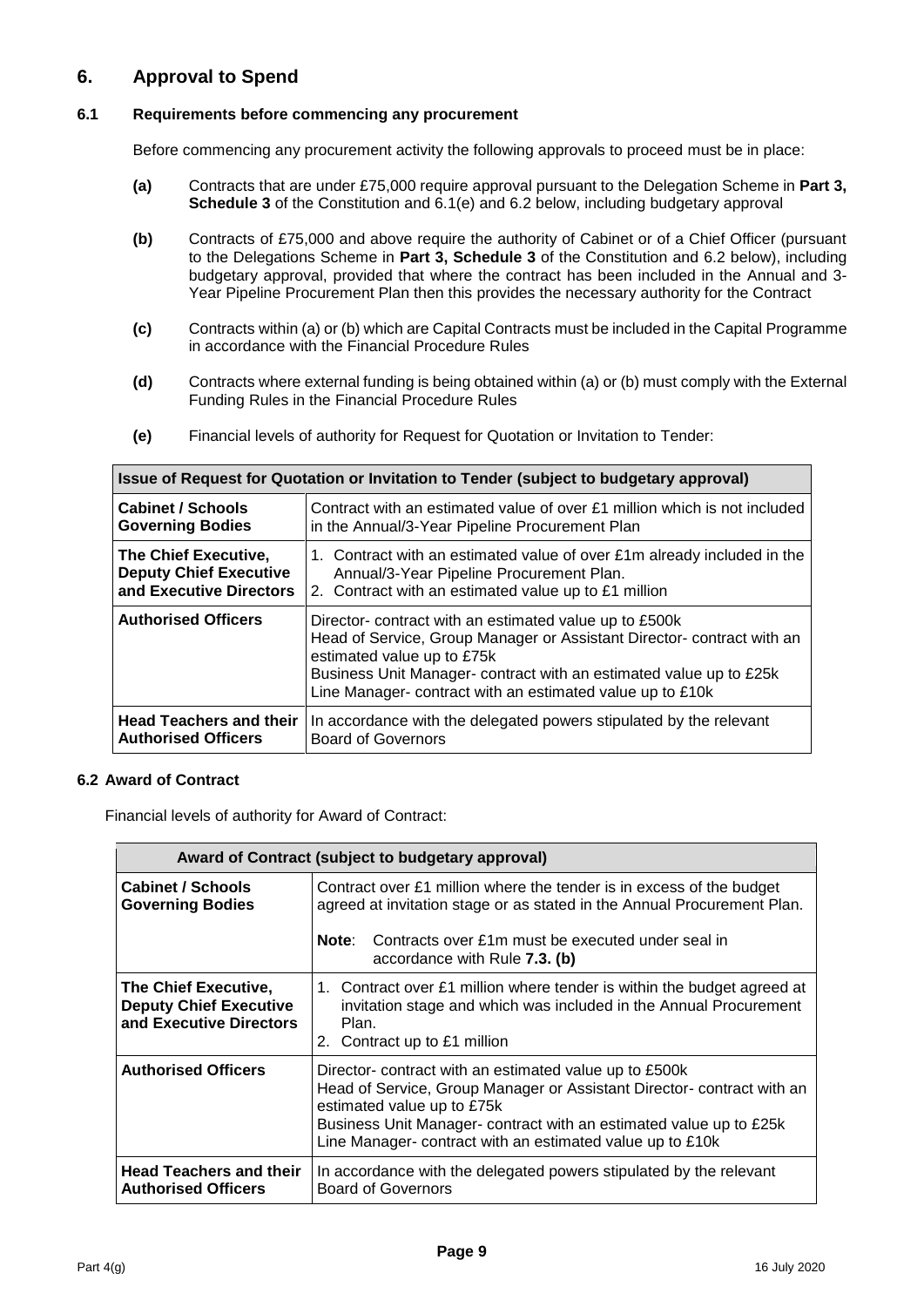## **7. Detailed Procurement Rules**

To ensure the purpose and principles set out earlier in CPRs are met, the following detailed rules must be adhered to at all times:

#### **7.1 Calculating Contract Value**

Before entering into any contract; the correct contract value must be calculated in advance. Contract value means the estimated aggregate or recurring value payable in pounds sterling exclusive of Value Added Tax (VAT) over the entire contract period including any extensions of the contract. Where the contract term is without fixed length (e.g. an open approved supplier list) the estimated value of the contract should be calculated by monthly value of spend multiplied by 48 in accordance with regulation 6 of the EU regulations. When calculating the contract value to determine the correct Procurement Threshold, Officers must not underestimate or split the value of a single contract over a number of contracts (Disaggregation) to artificially avoid certain procurement thresholds. The value of a concession is to be calculated on the basis of the total turnover of the concessionaire generated over the duration of the contract, net of VAT, as estimated by the Council, in consideration for the works and services which are the object of the concession as well as for the supplies required for such works and services.

#### **7.2 Detailed Procurement Process in Relation to Thresholds**

Once the contract value has been calculated, all known or new purchasing contracts are made in accordance with the procurement thresholds and process detailed below, unless an exception has been agreed in advance as detailed in **Sections 8.9 and 8.10**. Officers should seek advice and support from Procurement Advisors to ensure they comply with the CPRs and EU Procurement Rules. The thresholds are summarised in more detail below and apply to known procurements that are contracts due for renewal and new spend agreed within the procurement plan.

| <b>Threshold</b>                                                 | <b>Procurement Process</b>                                                                                                                                                                                                                                                                                                                                                                                                                                                                                                                                                                                                                       |
|------------------------------------------------------------------|--------------------------------------------------------------------------------------------------------------------------------------------------------------------------------------------------------------------------------------------------------------------------------------------------------------------------------------------------------------------------------------------------------------------------------------------------------------------------------------------------------------------------------------------------------------------------------------------------------------------------------------------------|
| £1 to £999.99                                                    | An Officer should obtain one written or a verbal quote from a supplier (this<br>should be a local supplier* wherever possible) who accepts a Procurement<br>Card and complete the card transaction. The audit purposes and for Scrutiny<br>Checks by the Corporate Procurement Team officers should ensure they<br>retain evidence best value has been achieved for the Council even at this level<br>of spend. In circumstances where the Officer does not have a Procurement<br>Card and/or the supplier does not accept a Procurement Card, the Officer<br>should follow the process described in the £1,001 to £9,999.99 threshold<br>below. |
| £1,000 to £9,999.99                                              | An Officer should obtain a minimum of one written quote (where possible this<br>should be from a local supplier*) and create a purchase request in P2P and<br>enter a spend justification to evidence that best value has been achieved for<br>the Council. The Officer will also need to attach the preferred supplier quote<br>within the purchase request.                                                                                                                                                                                                                                                                                    |
| £10,000 to £24,999.99                                            | An Officer should obtain a minimum of three written quotes, of which at least<br>two should be from local suppliers*, and create a purchase request in P2P and<br>enter a spend justification to evidence that best value has been achieved for<br>the Council. The Officer will also need to attach the preferred supplier quote<br>within the purchase request.                                                                                                                                                                                                                                                                                |
| Threshold (a)<br>£25,000 to £74,999.99                           | An Officer should contact their nominated Procurement Advisor for advice and<br>support. The Officer will need to develop a specification and evaluation criteria<br>with the Procurement Advisor as it is mandatory within this threshold to<br>formally advertise the procurement contract and publish an award.                                                                                                                                                                                                                                                                                                                               |
| Threshold (b)<br>£75,000 up to the<br>relevant OJEU<br>threshold | The Procurement Advisor will advise if there are any relevant tendering<br>requirements (normally for spends of £75k and over), if there are any suitable<br>Government Frameworks available to use and the most suitable procurement<br>procedure to follow.                                                                                                                                                                                                                                                                                                                                                                                    |
|                                                                  | Once the procurement process is complete and the award is made, the Officer<br>will be required to create a purchase request in P2P.                                                                                                                                                                                                                                                                                                                                                                                                                                                                                                             |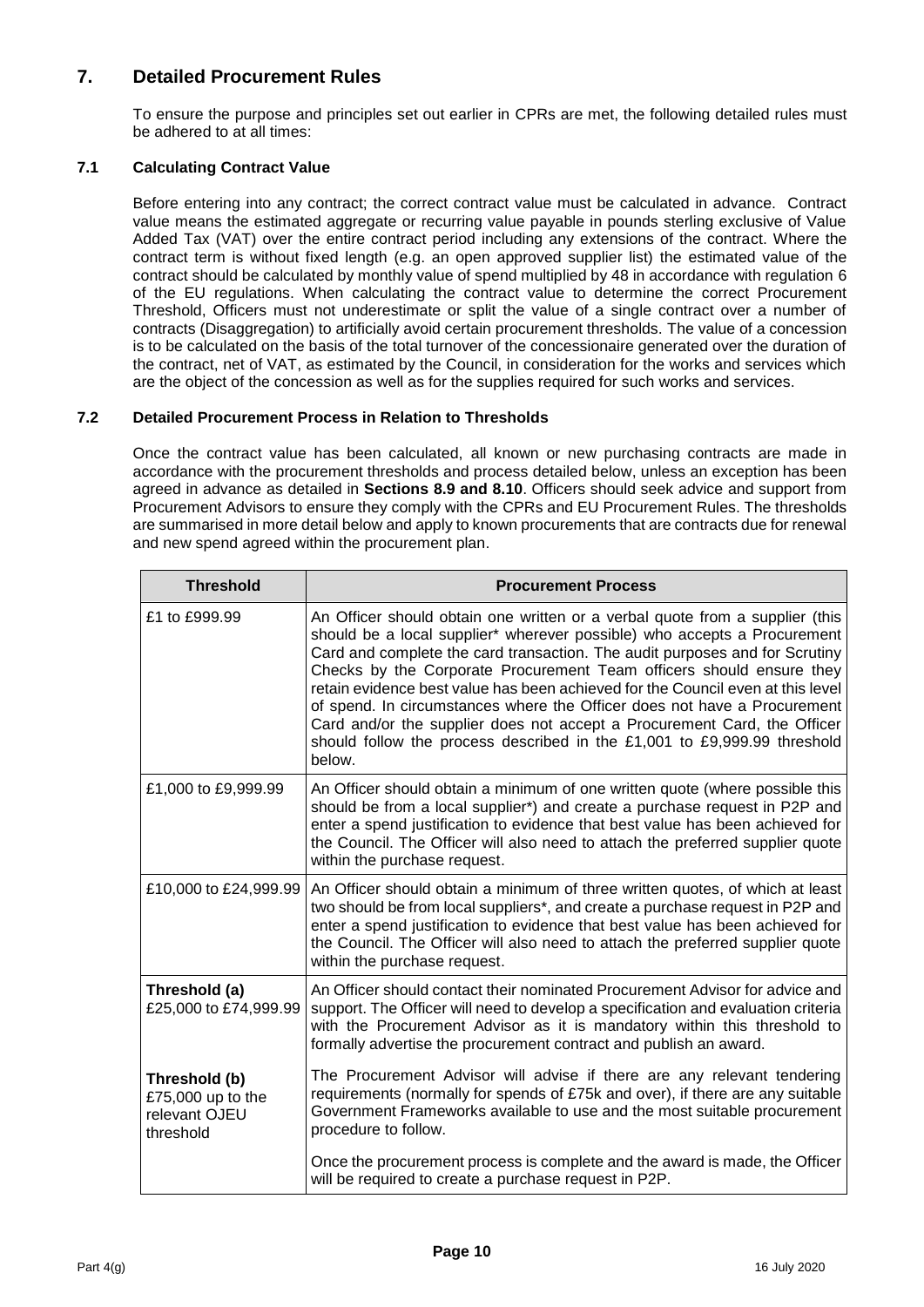| The relevant OJEU<br>threshold-and above | An Officer should contact their nominated Procurement Advisor for advice and<br>support. It is mandatory within this threshold to follow EU Procurement Rules<br>for service, supplies and works Contracts. The Procurement Advisor will<br>advise the Officer on the correct process to follow.                                                                                   |
|------------------------------------------|------------------------------------------------------------------------------------------------------------------------------------------------------------------------------------------------------------------------------------------------------------------------------------------------------------------------------------------------------------------------------------|
|                                          | It should be noted that concession contracts are usually contracts where the<br>Council may partially subsidise or not fund the service at all, but where the<br>operating of the contract relies upon income generation (e.g. the Operation of<br>the Leisure centres). In this case the contract value is based upon the<br>expected income throughout the life of the contract. |
|                                          | Once the procurement process is complete and the award is made, the Officer<br>will be required to create a purchase request in P2P.                                                                                                                                                                                                                                               |

(\*) Further information on the responsible use of Local Suppliers is confirmed under **Section 2.1** (Thresholds)

#### **7.3 Contract Documentation, Contract Award and Signing, The Contracts Register and Storage of Contracts**

#### **(a) Documentation**

The Council has a standard set of terms and conditions which are included as part of the purchase order requirements sent to suppliers. These terms and conditions are used as part of the procurement process for Minor and Medium sized contracts that do not have complex requirements, and are not to be varied.

Where more complex procurement requirements need tailored or specific terms and conditions (i.e. NEC Framework, performance related incentives, payment terms) usually within tender requirements for Major or EU contracts, written approval must be sought from the Head of Corporate Procurement and / or Executive Director (Legal and Democratic Services) to vary the Council's terms and conditions. In all cases, irrespective of value, purchase orders and contracts shall clearly specify as a minimum:

- Details of what is to be supplied (i.e. the works, materials, services, deliverables or description of works)
- Payment terms (i.e. the price to be paid and when) this can be a schedule of multiple payments and / or milestone payments
- The dates, or times, within which the contract is to be performed; and the provisions for the Council to terminate the contract.

#### **(b) Contract Award and Signing**

The necessary Authority for the awarding of a contract is set out in the table below:

| Award of Contract (subject to budgetary approval)                                                                                                                                                                                                                                     |                                                                                                                                                                          |  |  |  |
|---------------------------------------------------------------------------------------------------------------------------------------------------------------------------------------------------------------------------------------------------------------------------------------|--------------------------------------------------------------------------------------------------------------------------------------------------------------------------|--|--|--|
| <b>Cabinet / Schools</b><br><b>Governing Bodies</b>                                                                                                                                                                                                                                   | Contract over £1 million where the costs provided are in excess of the<br>budget agreed at invitation stage or as stated in the Annual Procurement<br><b>Plan</b>        |  |  |  |
|                                                                                                                                                                                                                                                                                       | Note:<br>Contracts over £1m must be executed under seal in accordance<br>with Rule $7.3$ . (b)                                                                           |  |  |  |
| The Chief Executive,<br><b>Deputy Chief Executive</b><br>and Executive Directors                                                                                                                                                                                                      | 1. Contract over £1 million where tender is within the budget agreed at<br>invitation stage or as stated in the Annual Procurement Plan<br>2. Contract up to £1 million. |  |  |  |
| <b>Authorised Officers</b><br>Director- contract with a value up to £500k<br>Head of Service, Group Manager or Assistant Director - contract with a<br>value up to £75k<br>Business Unit Manager- contract with a value up to £25k<br>Line Manager- contract with a value up to £10k. |                                                                                                                                                                          |  |  |  |
| <b>Head Teachers and their</b><br><b>Authorised Officers</b>                                                                                                                                                                                                                          | In accordance with the delegated powers stipulated by the relevant<br>Board of Governors.                                                                                |  |  |  |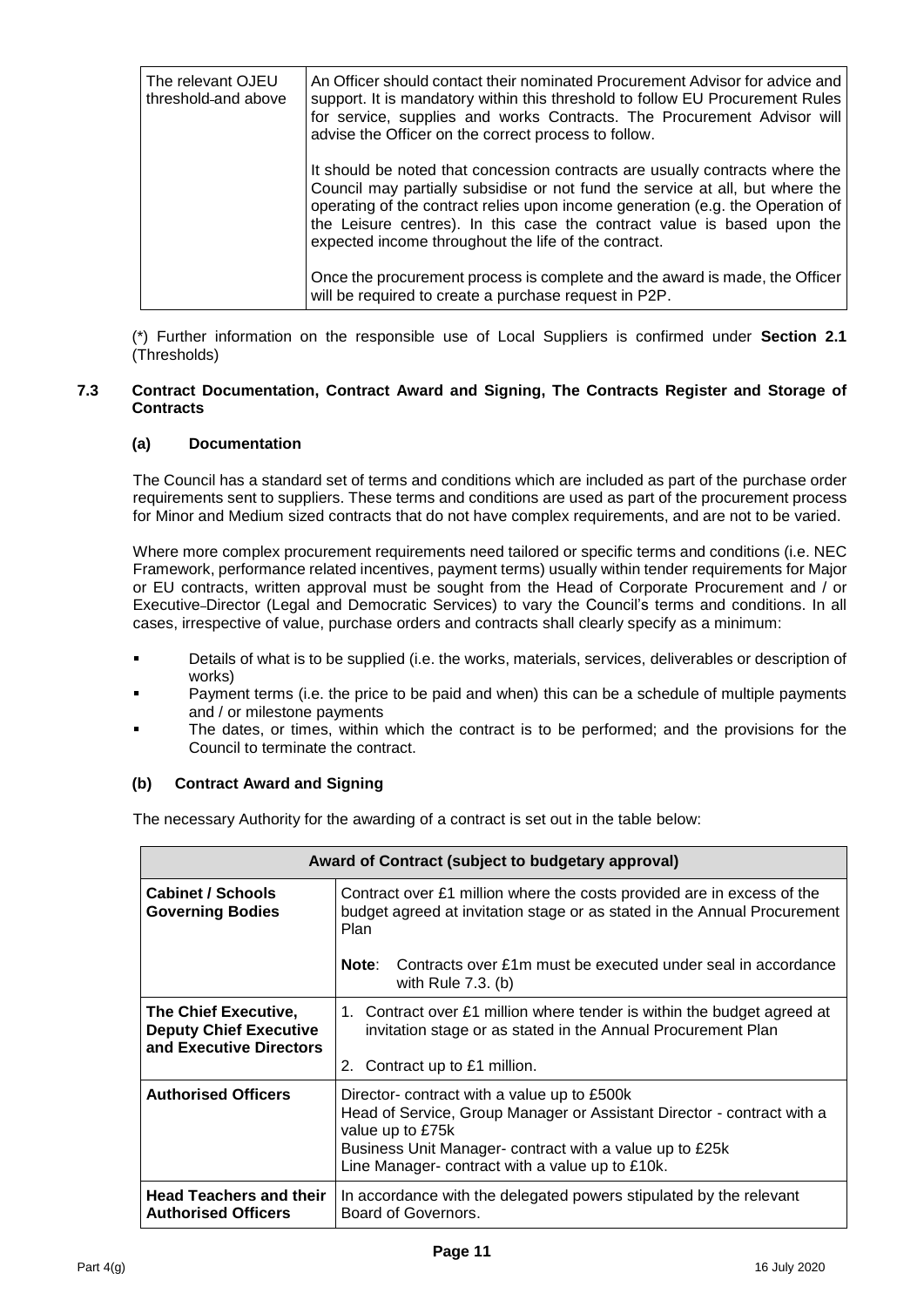Contracts which have a value below £1m, but for which a longer limitation period is considered necessary to protect the Council's interests (e.g. design contracts, construction contracts) shall be executed under seal as well as all contracts with a value over £1M.

All other Contracts can be signed by the Chief Executive or the Deputy Chief Executive, Executive Director, Authorised Officer or a Head Teacher subject to the Approved Limits in the table above.

#### **(c) The Contracts Register and Storage of Contracts**

The Corporate Procurement Team is responsible for keeping/ensuring:

- A register of all ongoing Council contracts which have been run via the E-Procurement system;
- An electronic copy of all contracts
- The original of all contracts executed under seal shall be passed to the Legal Department for storage in the basement

#### **7.4 Signing of Non-disclosure agreements and Letters of Intent (LOI)**

Non-disclosure agreements can only be signed by approved signatories detailed within **7.3 (b)** or by the Head of Corporate Procurement. In addition, it is the Council's policy not to enter into discussions with suppliers based on Letters of Intent (LOI).

#### **7.5 Code of Conduct**

All Officers must always comply with the Council's Employee Code of Conduct **(Part 5c)** which means that where their role involves procuring, managing or using the Council's contracts they must comply with the CPRs and Financial Procedure Rules on the award of orders and contracts. In addition, any potential or actual conflicts of interest (financial or non-financial) or relationships that may impact on their involvement in procuring, managing or using the Council's contracts must be declared to the appropriate Council manager. Officers must also not offer, promise, give or receive any gift, loan, fee, reward, regard or advantage from or to contractors or potential contractors in respect of the award or performance of any contract.

Breaches of the Council's Employee Code of Conduct (inside or outside of work) will be investigated and may result in disciplinary action. Serious breaches of the code may be considered gross misconduct and result in dismissal without notice.

#### **7.6 Record Keeping Process for Contracts of £75,000 and above**

Procurement Advisors shall record and retain:

- **EXECONDERIST CONTACTING DECISIONS** and reasons (including route to market)
- **Any exceptions or exemptions together with the reasons for it**
- The Award Criteria
- Tender and Quotation documents sent and received from Tenderers
- **Pre-tender market research**
- Clarification and post-tender negotiation (incl. minutes)
- Copies of the contract documents (original contracts see **7.3 (c)** )
- Post-contract evaluation and monitoring
- Communications with Tenderers and with the successful contractor throughout the period of the contract.
- Post Award contract documentation such as Variations, Extensions, Reviews, Breaches and performance notices

Full guidance is contained in the Procurement Toolkit.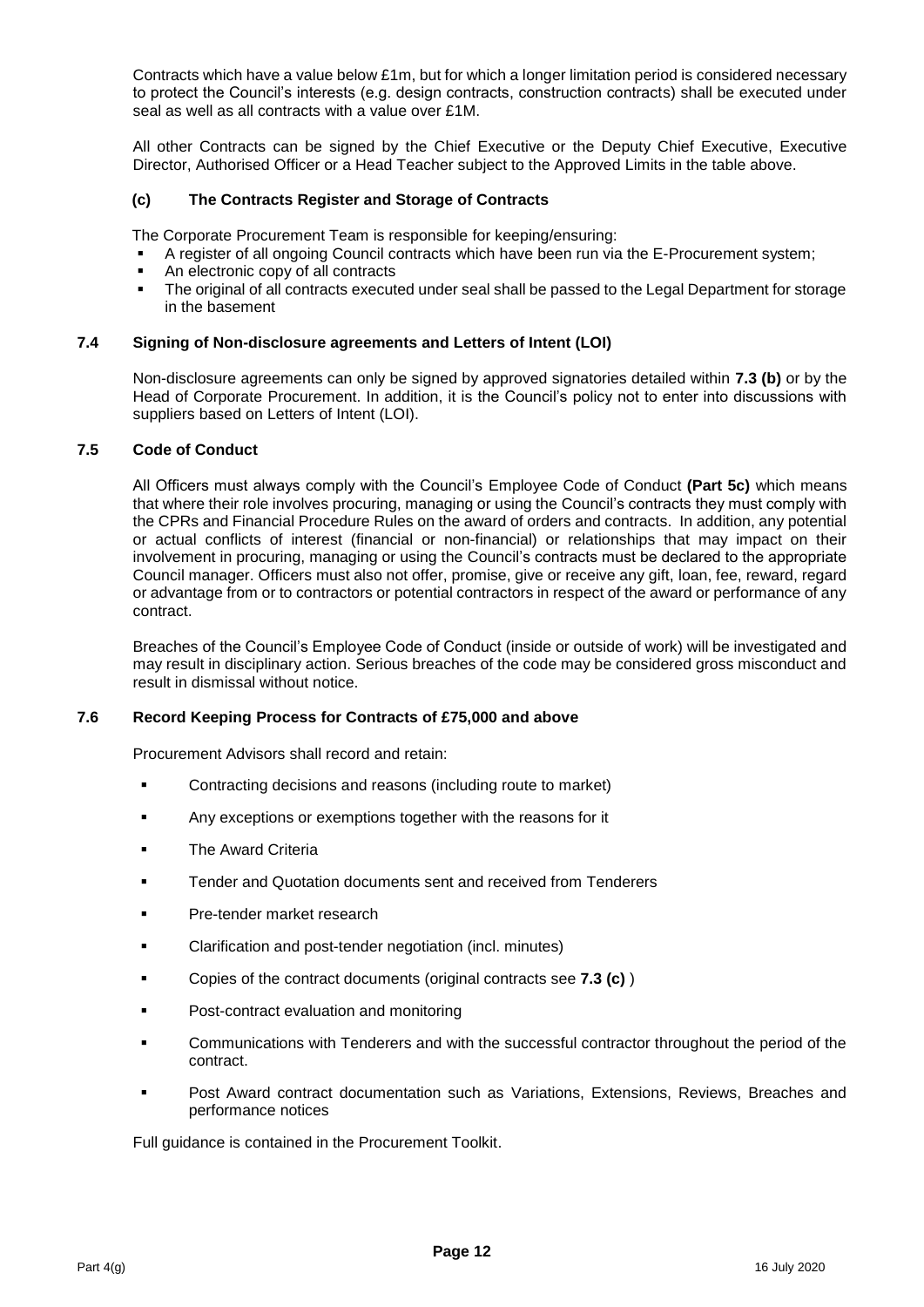#### **7.7 Record Retention Process for Contracts of £75,000 and above**

The Corporate Procurement Team shall retain:

- Successful contract files for twelve (12) years after the end of the contract for all sealed contracts
- Successful contract files for six (6) years after the end of the contract for all other contracts
- Unsuccessful contract files for two (2) years.
- An electronic copy of the contract.

Full guidance is contained within the Procurement Toolkit.

#### **8 Procurement Method**

All Major and OJEU Contracts within the Council should adhere to the following processes detailed within **Section 8.1**, unless they have been granted an exception under **Section 8.9 and 8.10** or an emergency under **Section 8.11**. Further detailed guidance for each process can be found within the Council's Procurement Toolkit.

#### **8.1 Process for Major and OJEU contracts**

| <b>Step</b>                | <b>Process</b> |                                                                                                                                                                                                                                                                                                                                                                                                                                                                             |  |  |
|----------------------------|----------------|-----------------------------------------------------------------------------------------------------------------------------------------------------------------------------------------------------------------------------------------------------------------------------------------------------------------------------------------------------------------------------------------------------------------------------------------------------------------------------|--|--|
| Pre-Procurement Activities | 1.             | <b>Market research - Undertake research to identify potential suppliers, estimated contract</b><br>value and appropriate industry standards or regulations. This may include early supplier<br>engagement through soft market testing, however any activities carried out at this stage<br>should not distort future procurement competition nor prejudice any potential Supplier.                                                                                          |  |  |
|                            | 2.             | <b>Establish route to market</b> – Identify existing contractual arrangements in form of:<br>Framework Agreements that have been set up with a list of pre-assessed Suppliers<br>Pre-Approved supplier list<br>Other approved sources of supply.<br>٠<br>In the absence of the aforementioned, a competitive tender procedure should be selected<br>as defined in the Public Contracts Regulations 2015.                                                                    |  |  |
|                            | 3.             | <b>Defining the requirement</b> – A written document in the form of a specification detailing<br>what services / supplies / works are required, outcomes, technical requirements including<br>designs/drawings and commercial requirements. This also requires defining the<br>evaluation and award criteria required to assess Supplier proposal.                                                                                                                          |  |  |
|                            | 4.             | <b>Prepare options appraisal – A descriptive note highlighting the outcome of the Market</b><br>Research, the preferred route to market and estimated project cost against approved<br>project budget. This document is required for all procurements with an estimated contract<br>value that exceeds £74,999. The Options Appraisal shall be approved by the relevant<br>Deputy Chief Executive, Executive-Director or Director and the Head of Corporate<br>Procurement. |  |  |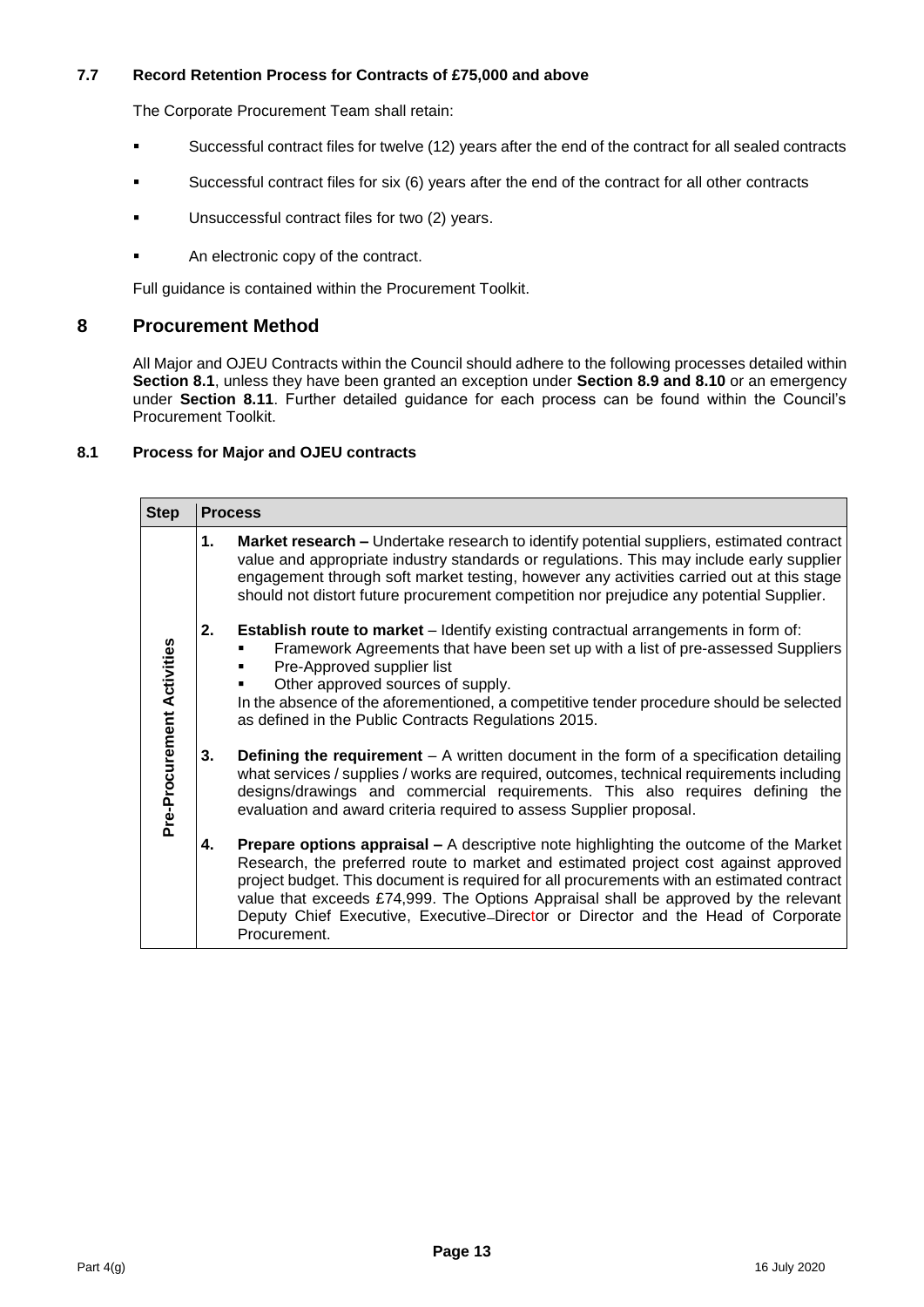|                                                 | 5.                                                                                                                                                                                                                                                                                                                                                                                                                                                                                                                                                                                                                                                                                                                                                                                                                                                                                                                                                    | Advertise – if employing a competitive tender procedure, contract opportunities with an<br>estimated contract value that exceeds £24,999.99 must be made available electronically<br>in the public domain by placing adverts on Contracts Finder. Where the contract value<br>exceeds the relevant OJEU threshold, contract opportunities must be advertised<br>electronically in the European Journal prior to placing adverts on Contract Finder. |
|-------------------------------------------------|-------------------------------------------------------------------------------------------------------------------------------------------------------------------------------------------------------------------------------------------------------------------------------------------------------------------------------------------------------------------------------------------------------------------------------------------------------------------------------------------------------------------------------------------------------------------------------------------------------------------------------------------------------------------------------------------------------------------------------------------------------------------------------------------------------------------------------------------------------------------------------------------------------------------------------------------------------|-----------------------------------------------------------------------------------------------------------------------------------------------------------------------------------------------------------------------------------------------------------------------------------------------------------------------------------------------------------------------------------------------------------------------------------------------------|
|                                                 | <b>Manage tender process</b> – All tenders will be managed through the Councils E-<br>Procurement System unless a manual tendering process is approved by the Head of<br>Corporate Procurement. The minimum activities required at this stage are:<br>Invitation to tender - Instructions to potential Suppliers on how to respond to an<br>invitation to tender by submitting a proposal for a contract opportunity. This<br>document will include specification, timescales for the tender process and the Terms<br>and Conditions that will govern the eventual contract<br>Tender receipt and opening - Procurement Advisors will open received Supplier<br>٠<br>proposals in accordance with the tender submission deadline. The opening of<br>Tenders must be completed by Officers who will not be involved in the evaluation<br>process and award of the contract. See detailed instructions in Appendix B of these<br><b>CPR<sub>s</sub></b> |                                                                                                                                                                                                                                                                                                                                                                                                                                                     |
|                                                 | 7.                                                                                                                                                                                                                                                                                                                                                                                                                                                                                                                                                                                                                                                                                                                                                                                                                                                                                                                                                    | <b>Evaluation and moderation</b> - Officers that form part of the evaluation panel must<br>evaluate and score all technical proposals submitted by Suppliers individually. The<br>commercial evaluation can only be carried out by a Procurement Advisor. A moderation<br>meeting coordinated by a Procurement Advisor will be required to record all final<br>consensus scores.                                                                    |
| <b>Activities</b><br>Procureme<br>nt Activities | 8.                                                                                                                                                                                                                                                                                                                                                                                                                                                                                                                                                                                                                                                                                                                                                                                                                                                                                                                                                    | <b>Contract award</b> – Awarding contracts with a value that exceeds £24,999.99 must be<br>made available electronically in the public domain by placing the Contract Award Notice<br>on Contracts Finder. Where the contract value exceeds the relevant OJEU threshold, the<br>Contract Award Notice must be available electronically in the European Journal prior to<br>placing a notice on Contract Finder.                                     |

All purchases made under the CPRs require a method to instruct and transact with the supplier which is completed by using the Council's Purchase to Pay system (P2P) or Procurement Card Programme (P-Card).

P2P enables Officers to enter their purchasing requirements, manage authorisation, make payments to suppliers and provides a mechanism to report on the Council's expenditure.

#### **8.2 Using the Council's Approved Suppliers**

All suppliers are entered and maintained within the Council's approved supplier database which is managed jointly between the Corporate Procurement Team and Finance. Prior to entering the suppliers onto the database, they must pass assessment criteria to hold approved supplier status on the Council's database. For the avoidance of doubt the use of Approved Suppliers does not negate the responsibility of Officers to undertake a process to achieve best value. Furthermore, named Contractors operating under the Council's corporate contracts cannot be used to avoid undertaking a process for any requirement not confirmed in the related contract.

#### **8.3 Using Dynamic Purchasing Systems (DPS) and Approved Framework Agreements**

The Council's Corporate Procurement Team will advertise, tender and award contracts with agreed terms for the Council to use with pre-approved suppliers. These agreements help the Council control its costs and operate with third parties using a robust set of terms and conditions. In addition, the Corporate Procurement Team also has access to Framework Agreements that have been established by other Public Sector Bodies and are accessible to the Council, subject to the terms of the Framework Agreement.

Officers should seek advice from their nominated Procurement Advisor to ascertain if approved suppliers and framework agreements exist for their requirements before entering into a contract.

The Council through their Electronic Procurement System also have access to a Dynamic Purchasing System. This allows the Council to operate an open ended approved supplier list which is available for new suppliers to join on an ongoing basis.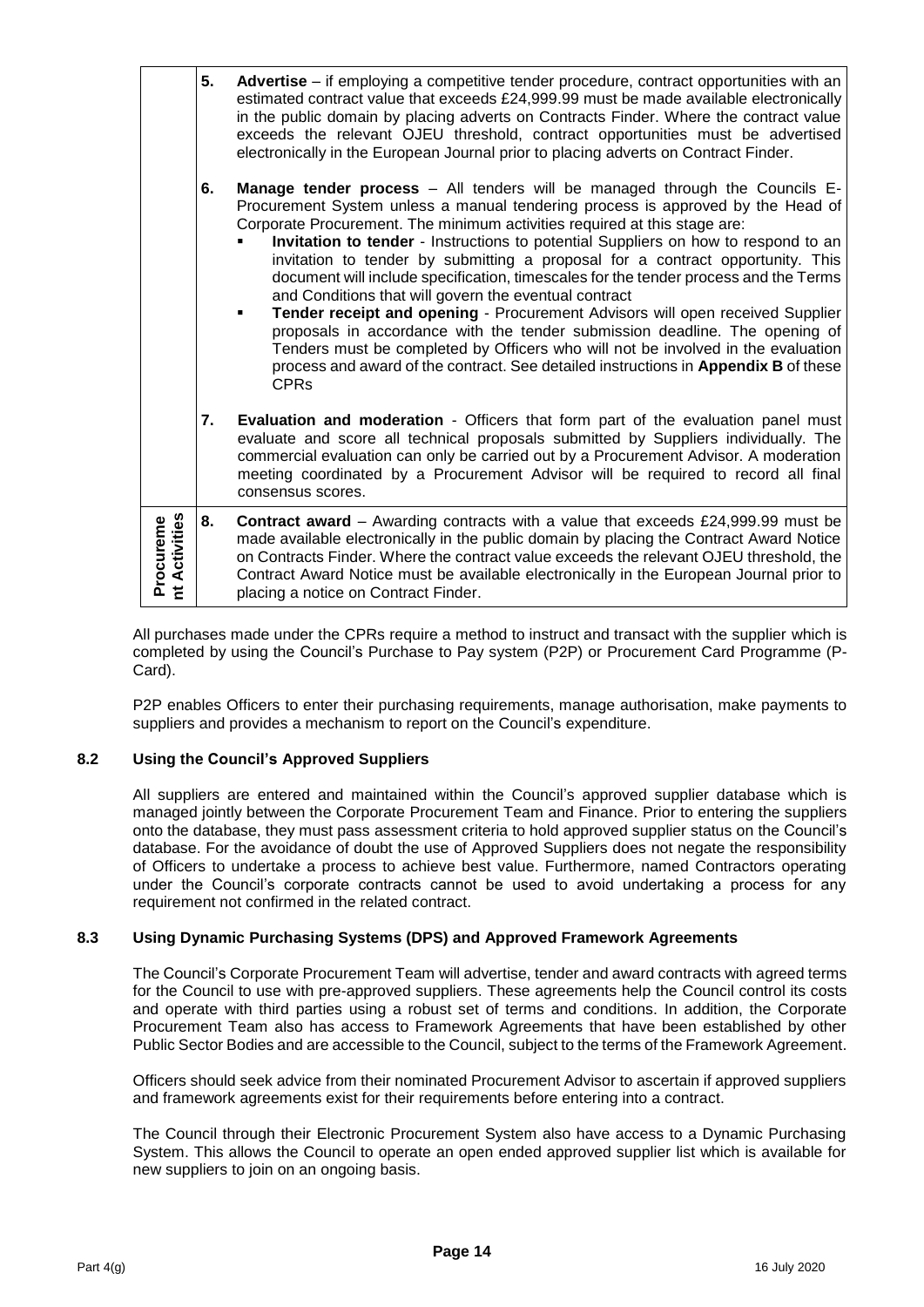#### **8.4 Create Purchase Requisitions and issuing of Council Purchase Orders**

With the exception of a Payment Without Purchase Order (PWPO) request and Procurement Card transactions, all purchasing requirements must be accompanied by an official purchase order which includes the Council's agreed terms and conditions.

An Officer is required to create a purchase requisition in advance of the supply of services, supplies or works which will issue a purchase order to a supplier once approved under the scheme of delegation. Under no circumstances should purchase requisitions be raised retrospectively to cover any invoiced services, supplies or works. If however special circumstances apply then a PWPO form would need to be attached to any retrospective order raised on Business World.

#### **8.5 Confirm Services, Supplies or Works have been received**

An Officer is responsible for accepting the services, supplies or works received from the supplier; and ensuring it meets the standards set in the purchase order or contract.

#### **8.6 Payment without Purchase Order (PWPO)**

In certain circumstances, there are payments to suppliers or third parties, where it would not be practical to raise a purchase requisition in advance of supplying services, supplies or works. For these exceptions, a Payment without Purchase Order form should be completed. These circumstances where a PWPO allies are listed at:

<http://seattle/Pages/Payment-with-Purchase-Order.aspx>

#### **8.7 Procurement Card Programme (P-Card)**

P-Cards are used to procure one off, low cost services and supplies, saving Officers both time spent on ordering and speeding up the delivery of your goods and services. The Card eliminates the need to set up suppliers, enter purchase requests and handle invoices multiple times across the organisation. P-Cards must not be used to circumvent the CPRs in anyway.

#### **8.8 Segregation of duties in P2P:**

The principal roles included in the procurement process are set out in the table below, along with their responsibilities. Whilst activities may be delegated, the person in each role remains accountable for compliance with this policy.

| Role                       | <b>Responsibility</b>                                                                                                                                                           | <b>Comments</b>                                                                                                    |
|----------------------------|---------------------------------------------------------------------------------------------------------------------------------------------------------------------------------|--------------------------------------------------------------------------------------------------------------------|
| <b>Originating Officer</b> | The Originator is the nominated contact<br>who understands the business and / or<br>technical need and can develop the<br>technical specification or statement of work          |                                                                                                                    |
| <b>Requesting Officer</b>  | The Requester enters the purchase<br>requirement in the P2P system, attaching<br>requirements and justifications where<br>appropriate                                           | The Requester and Originator<br>can be the same person                                                             |
| <b>Receiving Officer</b>   | The Receiver is responsible for accepting<br>the goods and / or services received from<br>the supplier; checking that it meets the<br>standards set in the original requirement | The Receiver can be the<br>same person as the Originator                                                           |
| <b>Procurement Advisor</b> | The role of the Procurement Advisor is to<br>control the companies spend by<br>negotiating and agreeing purchasing<br>agreements with robust legal and<br>commercial terms      | The Procurement Advisor<br>cannot be a Requester and<br>Receiver of goods and / or<br>services or authoriser       |
| <b>Authoriser Officer</b>  | The Authoriser is accountable for<br>approving purchases made in accordance<br>with Section 7.3 (b)                                                                             | The Authoriser must not<br>authorise where they are the<br>Originator or Requester of the<br>goods and/or services |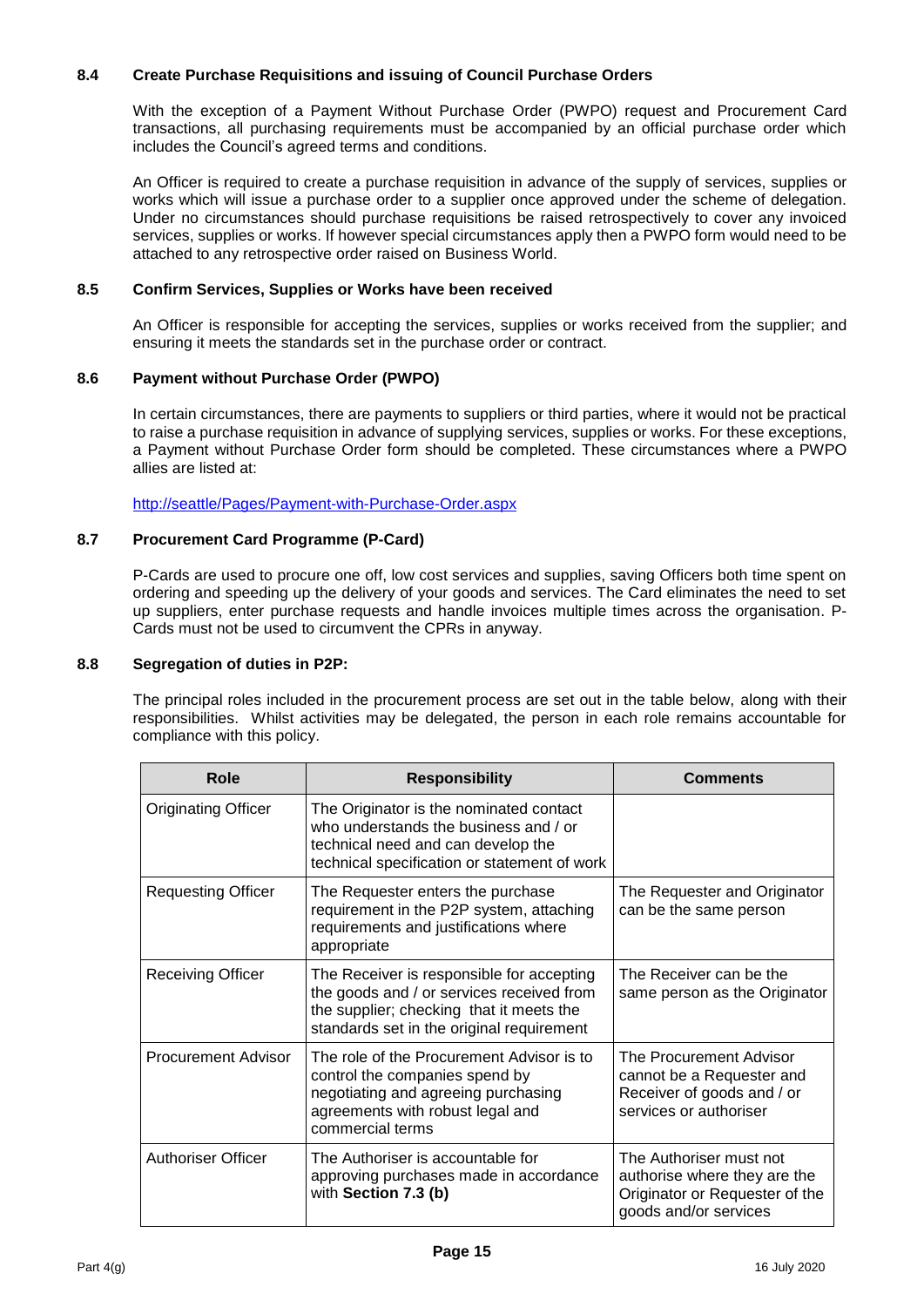#### **8.9 Exceptions to the Contracts Procedure Rules**

In certain circumstances, an Officer may require an exception to one or more of the CPRs in order to award a contract. Exceptions are reserved for exceptional circumstances and can only be granted where good reasons can be sufficiently evidenced. Lack of planning or convenience will not be acceptable as grounds for requesting an exception to the rules (As stated in the Public Contract Regulations 2015). Before any exception is sought the requesting Officer must ensure the budget allocation for the exception is in place should the exception be granted. Exceptions can also be granted in relation to the tendering of Concession Contracts up to the relative OJEU Threshold.

| 8.10 |  |  | <b>Exception Request Approval Process for each Procurement Threshold</b> |
|------|--|--|--------------------------------------------------------------------------|
|------|--|--|--------------------------------------------------------------------------|

|           | <b>Total Contract Value</b><br>(excl. VAT)                      | <b>Exception Approval Process</b>                                                                                                                                                                                                         |
|-----------|-----------------------------------------------------------------|-------------------------------------------------------------------------------------------------------------------------------------------------------------------------------------------------------------------------------------------|
| Low       | £1 to £9,999.99                                                 | Not required as long as best value is ascertained.                                                                                                                                                                                        |
| Medium    | £10,000 to £24,999.99                                           | Officers must complete a Tender/Procedural Exception Request<br>Form and submit to the Head of Corporate Procurement for<br>approval                                                                                                      |
| Major (a) | Threshold (a)<br>£25,000 to £74,999.99                          | Officers must complete a Tender/Procedural Exception Request<br>Form and submit to the Head of Corporate Procurement and their<br>Executive-Director or Director for approval                                                             |
| Major (b) | Threshold (b)<br>£75,000 up toto the<br>relevant OJEU threshold | Officers must complete a Tender/Procedural Exception Request<br>Form and submit to both their Strategic Director or Director and<br>the Head of Corporate Procurement for approval. Please see<br>Appendices A and B for further details. |
| DJEU      | The relevant OJEU<br>threshold and over                         | Officers must seek cabinet approval. [Note it is not lawful to avoid<br>compliance with the UK Public Contract Regulations 2015 -<br>advice must obtained from the Head of Corporate Procurement]                                         |

Any Exception request made against any of the CPRs must be sought in advance of any contractual agreement. Exception requests cannot be made or granted retrospectively.

An Exception relating to the publishing of an advert for any Contract Opportunity over £25,000 (as detailed in EU Procurement Regulations) will only normally be permitted in relation to the areas of procurement detailed in **Exemptions Section 2.2**.

It is not lawful for Officers or Councillors to avoid compliance with The Public Contracts Regulations 2015 or the Concession Contracts Regulations 2016. Therefore, approval of any Exception Requests equal to or over the relevant OJEU Threshold is not permitted without advice being obtained from the Head of Corporate Procurement and before seeking to apply any such exceptions.

All Exception requests to these Rules will be reported to the Commissioning Board (CB) as required.

Note: CB is not involved in approval of exceptions, but will undertake a strategic role in scrutinising and monitoring procurement activity. Where the Corporate Procurement Team believe it to be prudent; an exception will be referred to Internal Audit for further action.

See **Appendix A** for further details on the exceptions request process

#### **8.11 Emergencies**

In the case of unforeseeable emergencies which represent or without action would result in:

- Immediate danger to life or health
- Serious damage to property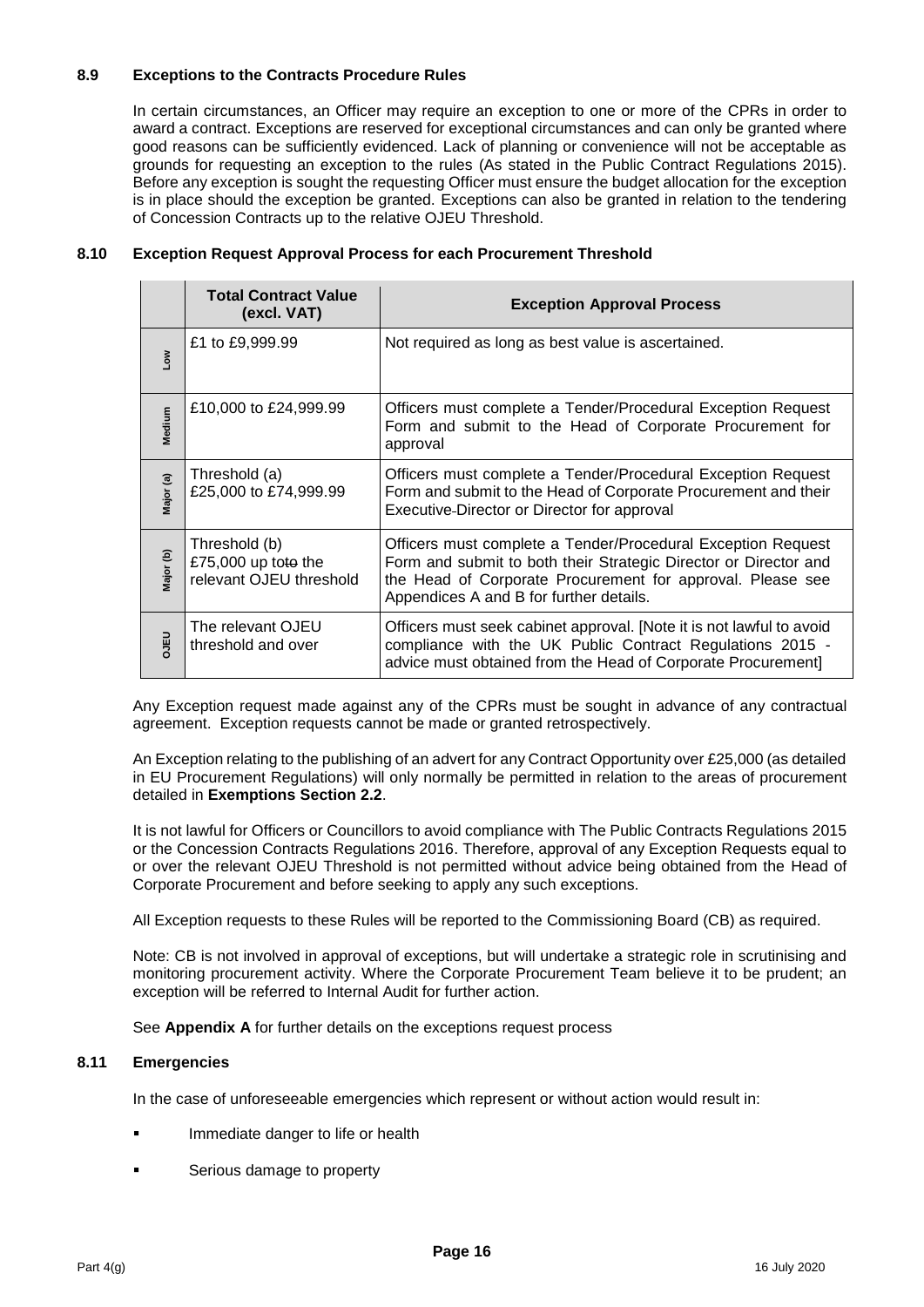Any other circumstance where the consequences of which would be equal to or greater than those above.

Services, supplies and works can be procured by Designated Officers in such emergencies where the Total Contract Value is below £75,000. The emergency circumstances must require the Council to respond immediately to events which are beyond the genuine control of the Council. This includes but is not limited to natural or manmade disasters such as flooding, fires, or civil unrest. Any Emergency procurement must be reported to the Head of Corporate Procurement, by the Officer who put in place the emergency procurement as soon as practically possible and within 72 hours.

Any such Contract entered into on this emergency basis by the Council must not be for a term of more than 4 weeks: during which time the Council must approve any further contracts required on an urgent basis via the Tender/Procedural Exception Request if required.

Please note that the CPRs allow for both "immediate" and "urgent" action to be taken by the Council under separate and differing circumstances and approvals. The immediate action permissible under an emergency situation by designated Officers of the Council is detailed above. The "urgent" action is addressed under the **Exception Process 8.9** (**Exceptions to the Contracts Procedure Rules**).

**Section 8.11** constitutes the same means for Emergency and Urgent Expenditure (SO46) as detailed in the Financial Procedure Rules.

## **9 Contract Management**

For a contract classified as a Major Contract or an OJEU Contract within **Section 10**, the Chief Executive, Deputy Chief Executive, Executive Directors, Directors and Procurement Advisors must ensure during the life of the contract that the Council's approved processes for contract management are adhered to as set out below:-

#### **9.1 Definition and Scope of Contract Management Activities within the Council**

Contract management is the active management of the relationship between the Council and a Supplier over the term of the contract for the provision of services, supplies and works to a set of agreed standards. Contract management should also be proportionate to the value, duration, risk and complexity of the contract. Simple purchase contracts (i.e. an item of office furniture) will usually only require inspection on receipt and payment of the invoice whilst for complex or high value contracts it may be necessary to appoint a full-time Contract Manager or team and develop a contract management plan.

The following are the Council's key Contract Management principles and are also set out within the Corporate Contract Management Framework as developed by Corporate Procurement:

| <b>Principle</b>                                                    | <b>Meaning of the Principle</b>                                                                                                                                                                            |
|---------------------------------------------------------------------|------------------------------------------------------------------------------------------------------------------------------------------------------------------------------------------------------------|
| Proportionate                                                       | Invest more time and resource to high value, high risk and complex<br>contracts than low value, low risk and low complexity contracts.                                                                     |
| Ensure the Council is<br>getting what it pays for                   | Understand fully the specification, the contract terms and conditions,<br>changes via clarifications and the promises made by the contractor in their<br>tender submission.                                |
| Continuous Improvement<br>and Risk reduction                        | Robust contract management plans ensure that risks are evaluated and<br>mitigated, that performance and customer feedback is sought. Resulting<br>action plans are then agreed, monitored and implemented. |
| Resolution of poor<br>performance and disputes                      | Problems are tackled at the earliest opportunity in a collaborative way but<br>utilising the agreed terms and conditions as set out in the contract.                                                       |
| Contractual changes,<br>variations and extensions<br>are documented | All contractual changes are within the law, are documented, signed in line<br>with the contract terms and conditions and are stored securely.                                                              |
| Strong supplier<br>relationships                                    | Relationships are peer-to-peer and therefore deliver a win-win position.<br>This ensures best value, innovation and long-term investment from both<br>parties.                                             |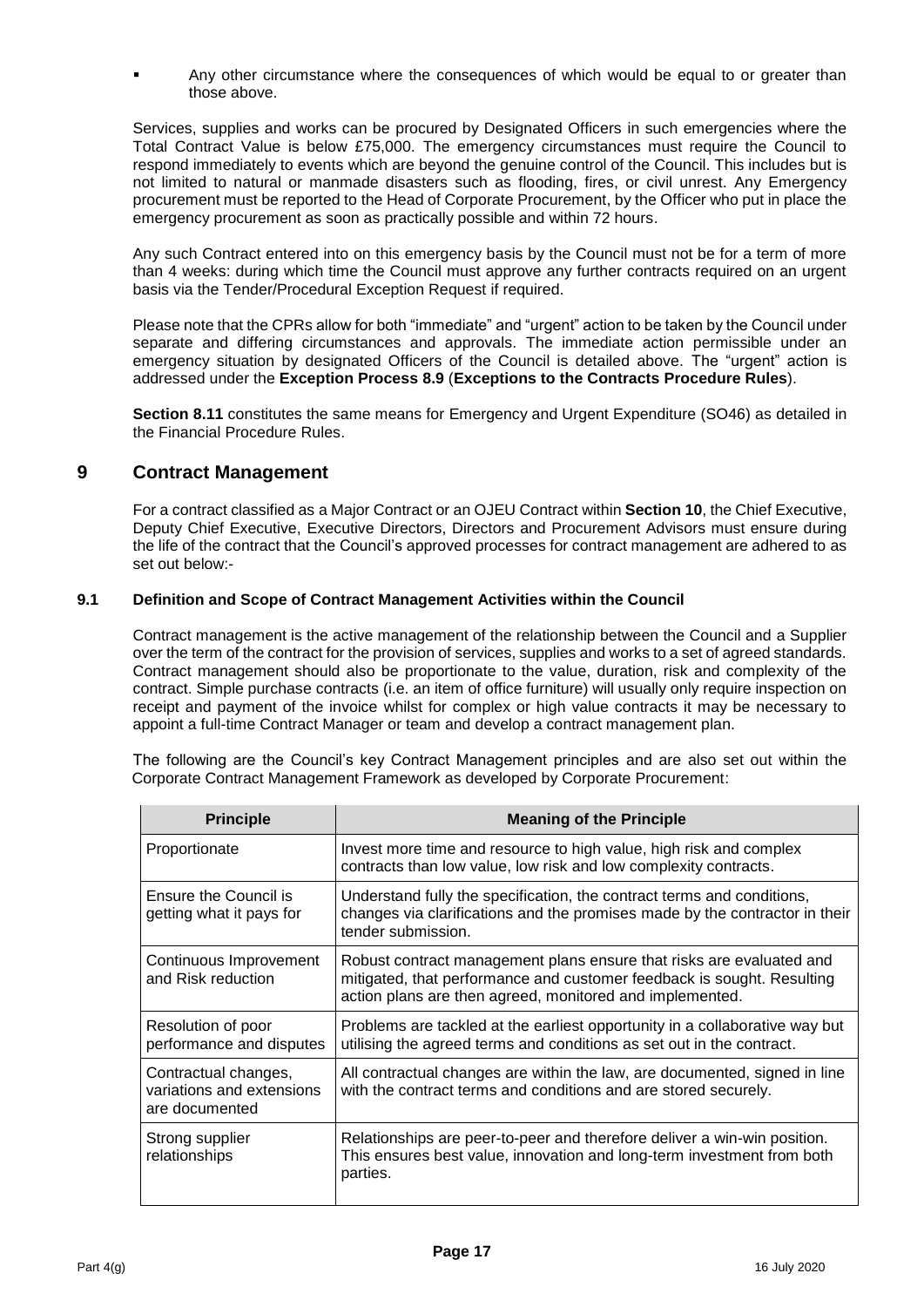| Exit planning   | Asset registers are maintained, intellectual property rights considered,<br>accounts are reconciled and loans/performance bonds/guarantees are<br>finalised. |
|-----------------|--------------------------------------------------------------------------------------------------------------------------------------------------------------|
| Future planning | Post-contract reports are compiled so as to document the lessons learnt<br>which can be implemented in future tenders.                                       |

In particular, the contract management procedures ensure contract compliance, performance management, continuous improvement and value for money is achieved.

#### **The Chief Officers shall ensure:**

- They identify where contracts within their departments / service areas require contract management activities and assign Contract Managers to them for the duration of their contract life
- Develop job descriptions, set annual performance objectives and identify training requirements for their Contract Managers
- Their contract managers are aware and follow the procedures set out in the CPRs and the Procurement Toolkit
- Agree with the Head of Corporate Procurement and Head of Internal Audit a proactive plan to review performance.

#### **Each Contract Manager will**:

- Manage the contract and ensure day to day activities are carried out in accordance with its terms and conditions
- Monitor the supplier's performance (in accordance with performance indicators and service level agreements)
- Make the contractor aware what Council policies they are expected to comply with
- Undertake appropriate risk assessments and maintain up to date risk registers throughout the duration of the contract period (This should be aligned to the Corporate Risk Policy)
- Agree any minor changes to the contract (excluding terms, conditions or pricing) via a change request procedure and notify their Procurement Advisor
- Liaise with their assigned procurement advisor when considering any proposed variations or extensions to a contract
- Identify, escalate and manage any non-conformance with suppliers
- Keep a record of all valuations, payments, claims, monitoring, changes and certificates under the contract
- Set up regular contract meetings with suppliers to review performance and compliance against the contract.

#### **Procurement Advisors will, in collaboration with the Contract Manager(s):**

- Attend contract meetings with suppliers to review performance and compliance against the contract
- Assist in managing any contractual issues raised by either the contract manager or supplier
- Assist in managing any non-conformance identified by the contract manager or supplier
- Review any proposed contract variations and/or extensions
- Ensure that key contract documentation is retained on file as set out in section 7.6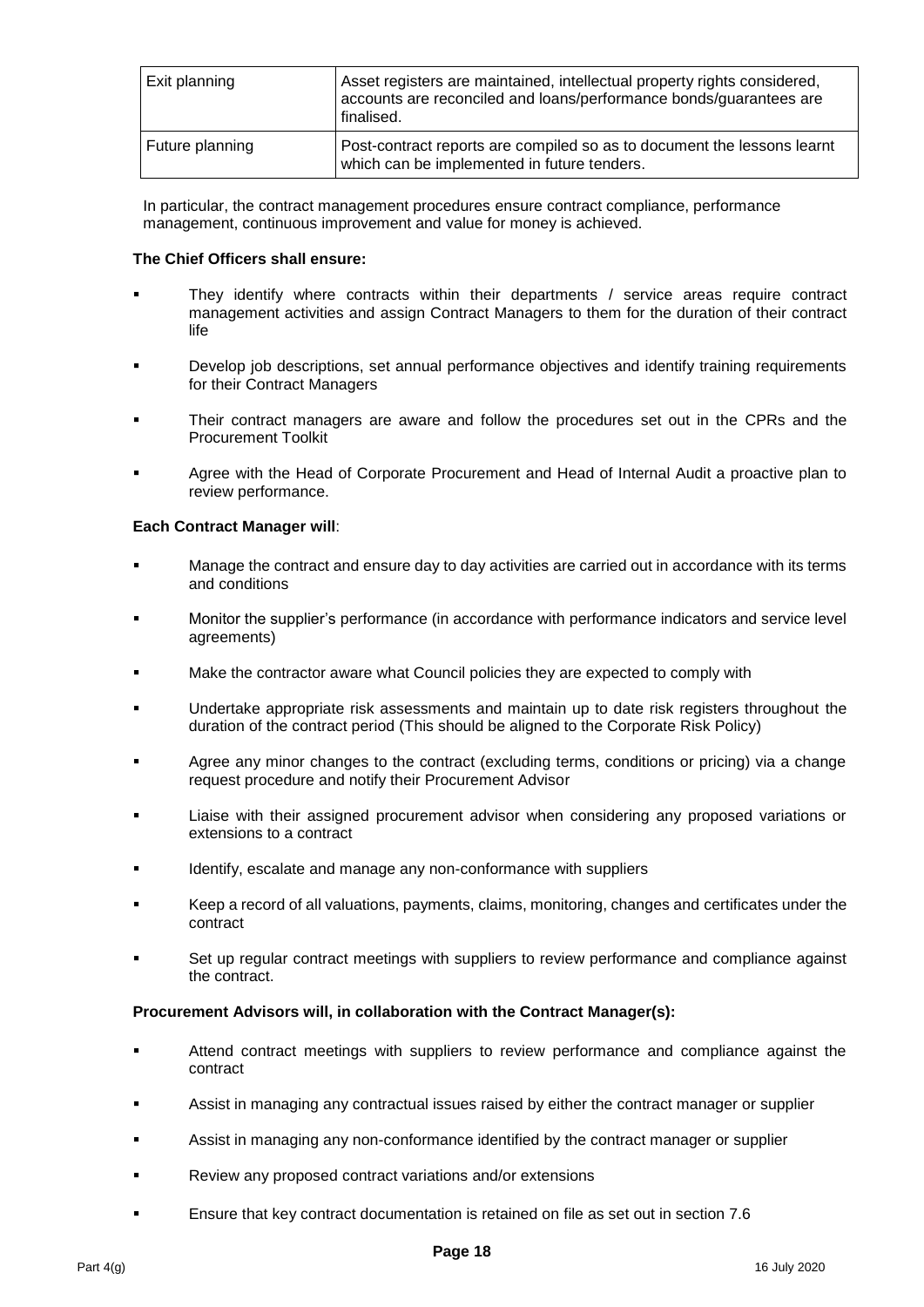#### **9.2 Variations to Contract**

Where a contract allows for variations through its clauses or in instances where a contract has no formal variation process; the Council and the Supplier can mutually agree variations in writing. Officers should consult with their nominated Procurement Advisor to make the necessary variations to the contract – subject to **9.3** and compliance with the Financial Procedure Rules. Any contract which was let with a value above its respective OJEU Threshold must only be varied / modified in accordance of The Public Contracts Regulations 2015 Clause 72 (Modification of contracts during their term).

#### **9.3 Approval of Variations by Chief Officers**

| <b>Total Contract Value</b><br>(excl. VAT) | <b>Variation Approval Process</b>                                                                                                                                                     |
|--------------------------------------------|---------------------------------------------------------------------------------------------------------------------------------------------------------------------------------------|
| Up to £100,000                             | Chief Officers in consultation with the Head of Corporate Procurement                                                                                                                 |
| Over £100,000                              | Chief Officers in consultation with the Head of Corporate Procurement and the<br>relevant Cabinet Member (such consultation being recorded in writing using<br>the S.O. 46 procedure) |

#### **9.4 The Contract Manager for the Council must ensure the following for each contract which is varied:**

- Any variation is only agreed after budget approval has been granted
- Any variation agreed is demonstrably in the best interests of the Council
- Any variation does not bring about a material change to the scope of the Contract
- Both the individual cost of a variation and its cumulative cost when added to the total cost of all other variations (on the same contract) must be less than 50% of the original contract value (this is in line with the Public Contract Regulations 2015, Regulation 72)
- Both the individual cost of a variation and its cumulative cost when added to the total cost of all other variations (on the same contract) must not exceed the relevant OJEU threshold for the original contract. To ensure that variations are within the CPR parameters all contract managers must work in partnership with the relevant procurement advisor to conclude any contract variation.

#### **9.5 Extensions to Contracts**

Where the contract clauses allow for an extension to contract, the Council and the Supplier can mutually agree such extensions. Officers must consult with their nominated Procurement Advisor to make the necessary Extensions to a contract where the contract extension:

- has received budgetary approval
- does not vary the scope of the original contract
- Is of commercial benefit to the Council.

For contracts that do not have any clauses to extend the contract, Officers should request an Exception as part of the Exceptions to the CPRs.

Under no circumstances must the contract extension period be longer in duration than the original contract period.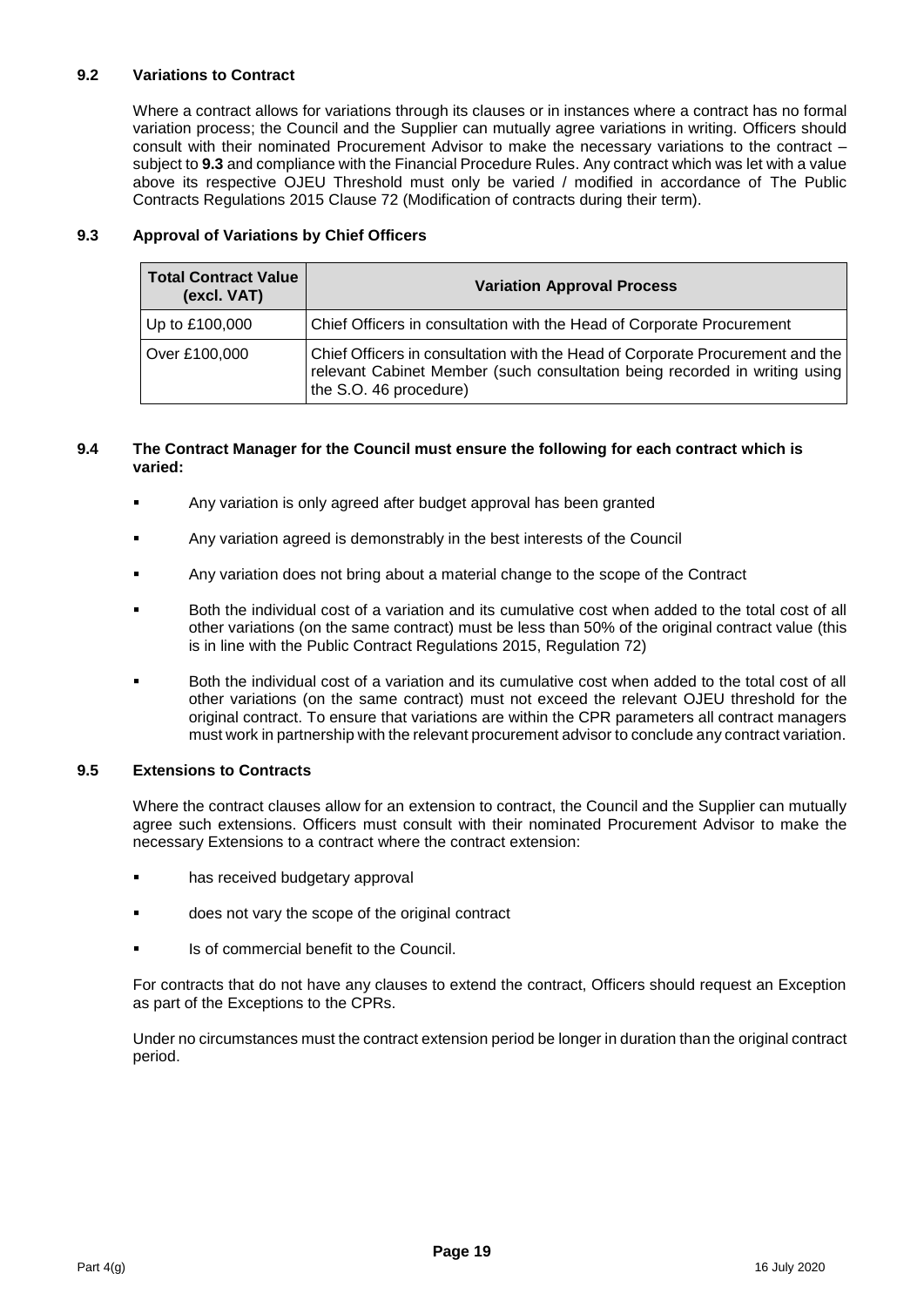| Approval of Contract Extensions (where Contract clauses allow for an extension)      |                                                                                                                                                                                                                                                        |  |
|--------------------------------------------------------------------------------------|--------------------------------------------------------------------------------------------------------------------------------------------------------------------------------------------------------------------------------------------------------|--|
| <b>The Chief Executive</b><br><b>Deputy Chief Executive</b><br>or Executive Director | Contract with a value over £500k                                                                                                                                                                                                                       |  |
| <b>Authorised Officers</b>                                                           | Director- contract with a value up to £500k<br>Head of Service, Group Manager or Assistant Director - contract with a<br>value up to £75k<br>Business Unit Manager- contract with a value up to £25k<br>Line Manager- contract with a value up to £10k |  |
| <b>Head Teachers and their</b><br><b>Authorised Officers</b>                         | In accordance with the delegated powers stipulated by the relevant<br><b>Board of Governors</b>                                                                                                                                                        |  |

## **10 Glossary of Terms**

For the purpose of these Rules the following terms have the meanings as set out below:

| <b>Term</b>                                        | <b>Meaning of Term</b>                                                                                                                                                                                                                                                                                                                                                                                                                                                                                                                                                                                                                                                                                                                                                                                                                                            |
|----------------------------------------------------|-------------------------------------------------------------------------------------------------------------------------------------------------------------------------------------------------------------------------------------------------------------------------------------------------------------------------------------------------------------------------------------------------------------------------------------------------------------------------------------------------------------------------------------------------------------------------------------------------------------------------------------------------------------------------------------------------------------------------------------------------------------------------------------------------------------------------------------------------------------------|
| Annual Procurement Plan<br>or 3-Year Pipeline Plan | The Annual Procurement Plan or 3-Year Pipeline Plan which sets out<br>the approach to the procurement of contracts that exceed a lifetime<br>value of £24,999.99                                                                                                                                                                                                                                                                                                                                                                                                                                                                                                                                                                                                                                                                                                  |
| <b>Approved Suppliers</b>                          | Suppliers who are on the Council's approved supplier database which<br>is managed jointly between the Corporate Procurement Team and<br>Finance. Prior to entering the suppliers onto the database, they must<br>pass assessment criteria.                                                                                                                                                                                                                                                                                                                                                                                                                                                                                                                                                                                                                        |
| <b>Authorised Officer</b>                          | P2P role- the Authorised officer is accountable for approving<br>purchases made in accordance with the Council's scheme of<br>delegation.                                                                                                                                                                                                                                                                                                                                                                                                                                                                                                                                                                                                                                                                                                                         |
| Capital                                            | Capital expenditure involves acquiring or enhancing fixed assets with<br>a long-term value to the authority, such as land, buildings, and major<br>items of plant, equipment or vehicles.                                                                                                                                                                                                                                                                                                                                                                                                                                                                                                                                                                                                                                                                         |
| Capital Programme                                  | The programme of Capital expenditure agreed by Cabinet.                                                                                                                                                                                                                                                                                                                                                                                                                                                                                                                                                                                                                                                                                                                                                                                                           |
| <b>Chief Officer</b>                               | The Chief Executive, a Deputy Chief Executive an Executive Director,<br>or Director                                                                                                                                                                                                                                                                                                                                                                                                                                                                                                                                                                                                                                                                                                                                                                               |
| <b>CIPS</b>                                        | Chartered Institute of Purchasing and Supply.                                                                                                                                                                                                                                                                                                                                                                                                                                                                                                                                                                                                                                                                                                                                                                                                                     |
| <b>Corporate Risk Policy</b>                       | Corporate Approach to Risk Management - the Risk Management tool<br>kit is available on the Intranet http://seattle/Pages/Compliance.aspx.                                                                                                                                                                                                                                                                                                                                                                                                                                                                                                                                                                                                                                                                                                                        |
| <b>Concession contracts</b>                        | A concession agreement is a negotiated contract between a company<br>and a local authority that gives the company the right to operate a<br>specific business within the Council's jurisdiction, subject to certain<br>conditions. This often differs from other Council contracts in the fact<br>that the Council may not provide revenue funding and so the levels of<br>risk in relation to the investment of a company is substantially greater<br>and manages the service through the income generated These<br>contracts allow for negotiations and as such use of the competitive<br>procedure with negotiation will allow business areas to formally<br>evaluate bids, select the successful bidder following an open, fair and<br>transparent procedure and then allow negotiation with the successful<br>bidder before any contract is formally signed. |
| <b>Contracts Finder</b>                            | Online government database detailing procurement opportunities in<br>the Public Sector.                                                                                                                                                                                                                                                                                                                                                                                                                                                                                                                                                                                                                                                                                                                                                                           |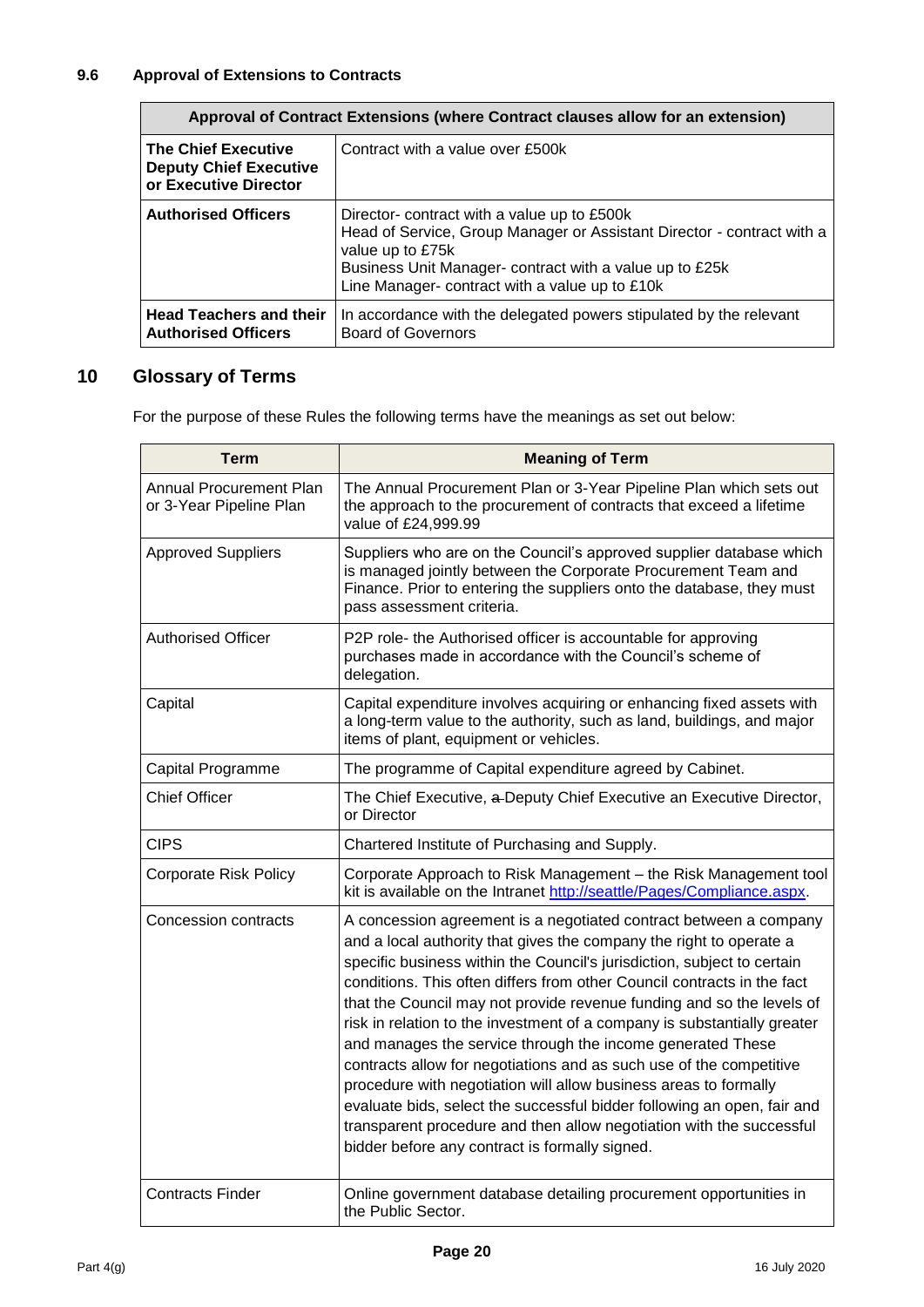| <b>Contract Management</b>                       | Contract management is the active management of the relationship<br>between the Council and the Supplier over the term of the contract for<br>the provision of services, supplies and works to a set of agreed<br>standards.                                |
|--------------------------------------------------|-------------------------------------------------------------------------------------------------------------------------------------------------------------------------------------------------------------------------------------------------------------|
| <b>Contract Managers</b>                         | Manage the contract and ensure day to day activities are carried out in<br>accordance with its terms and conditions. Full duties are detailed in<br>Section 9 of the CPRs.                                                                                  |
| <b>Contracts Procedure Rules</b><br>(CPRs)       | This document setting out the principles of procurement, roles and<br>responsibilities, contract procedure rules and processes involved in<br>purchasing services, supplies and works contracts                                                             |
| <b>Contract Register</b>                         | A register of Council contracts that exceed £74,999 held by the<br>Corporate Procurement Team and published on the Council's<br>e-Procurement system.                                                                                                       |
| <b>Contract Value</b>                            | The estimated total monetary value of a contract over its full duration.<br>(N.B. not the annual value.) Where the duration of a contract is<br>indeterminate, this will be taken to be the estimated value of the<br>contract over a period of four years. |
| Council                                          | Southend-on-Sea Borough Council.                                                                                                                                                                                                                            |
| Councillor                                       | An elected Member of the Council                                                                                                                                                                                                                            |
| <b>Corporate Procurement</b><br>Team (CPT)       | Central team responsible to managing corporate procurements,<br>maintaining procurement standards and controls, and providing advice<br>and guidance to directorates and designated procurement advisors.                                                   |
| Data Protection Act                              | Data Protection Act controls how personal information is used by<br>organisations, businesses or the government.                                                                                                                                            |
| <b>Designated Procurement</b><br>Advisors        | Officers appointed by Chief Officers in consultation with the Head of<br>Corporate Procurement to undertake procurement activities in<br>accordance with the CPR.                                                                                           |
| <b>Designated Procurement</b><br><b>Officers</b> | These are officers within service areas across the Council that<br>manage and oversee contracts and would liaise with the Corporate<br>Procurement Team when re-tendering or procuring new contracts                                                        |
| <b>Dynamic Purchasing</b><br>System (DPS)        | A completely electronic system used by a Contracting Authority<br>(buyer) to purchase commonly used goods, works or services. Unlike<br>a traditional framework, suppliers can apply to join at any time                                                    |
| e-Procurement                                    | A system for the end to end tendering process, both suppliers and<br>buyers submit and respond to tenders electronically removing the<br>need for paper submissions.                                                                                        |
| <b>Equalities Act</b>                            | Protects individuals from various forms of discrimination and<br>harassment relating to disability, age, gender, religion / belief and<br>sexuality.                                                                                                        |
| <b>EU Procurement</b><br>Regulations             | EU Procurement Rules that apply to public authorities as defined by<br>the UK Public Contracts Regulations 2015                                                                                                                                             |
| Freedom of Information<br>Act                    | Freedom of Information Act 2000 is an act defining the ways in which<br>the public may obtain access to government-held information.                                                                                                                        |
| Framework Agreement                              | An agreement with suppliers which sets out terms and conditions<br>under which specific purchases can be made throughout the term of<br>the agreement and which has been tendered in accordance with EC<br>directives                                       |
| Lead Role                                        | Is accountable for ensuring they follow the procurement process as<br>stated in the Contract Procedure Rules. Section 2.0 page 3                                                                                                                            |
| <b>Light Touch</b>                               | These are Contracts/Procurements which cover Health, Social Care<br>and Education related requirements                                                                                                                                                      |
| Low Value                                        | Total Contract Value (excluding VAT) £1 to £999.99                                                                                                                                                                                                          |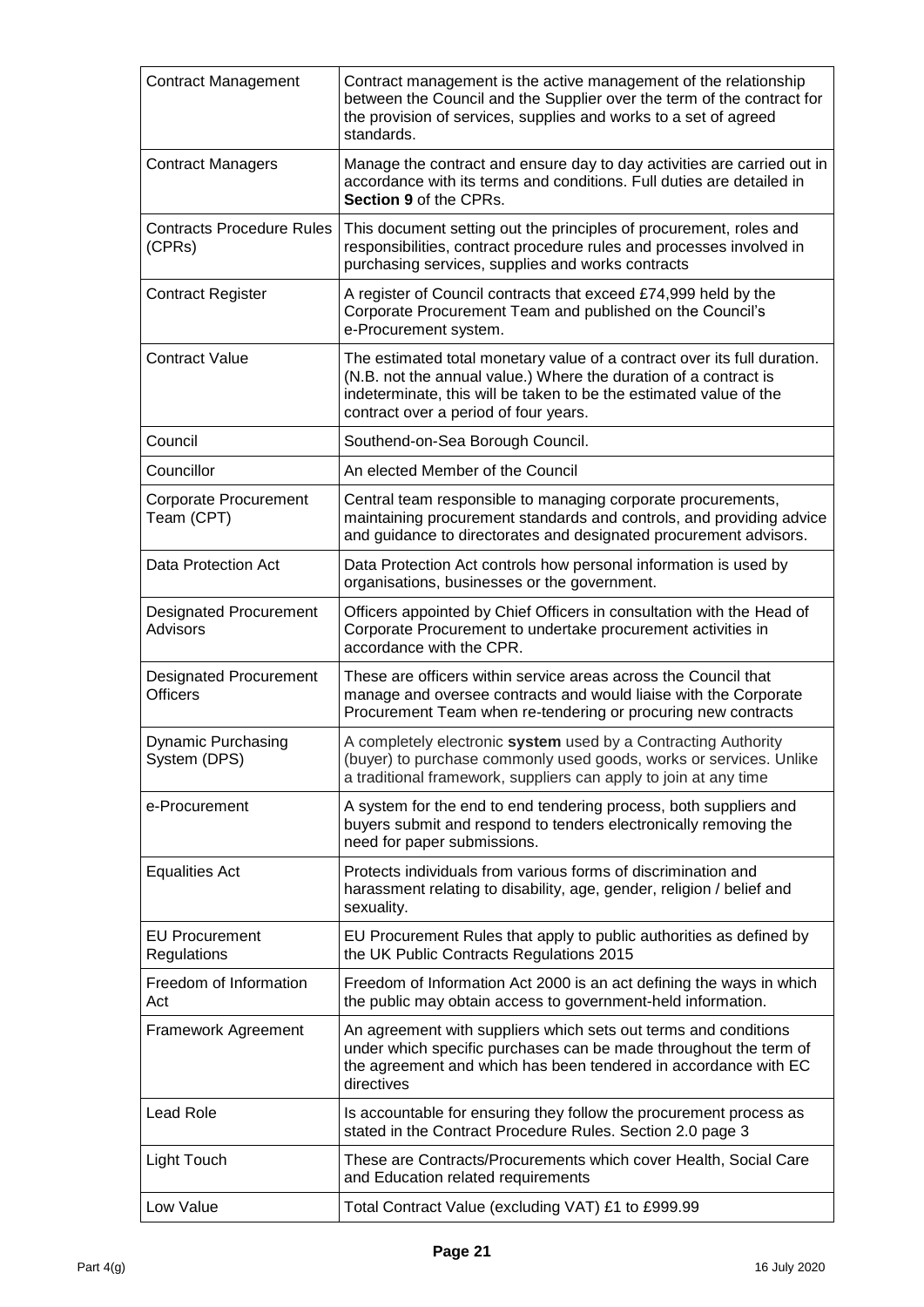| Major Contract<br>Threshold (a)        | Total Contract Value (excluding VAT) £25,000 to £74,999.99                                                                                                                                                                      |
|----------------------------------------|---------------------------------------------------------------------------------------------------------------------------------------------------------------------------------------------------------------------------------|
| Major Contract<br>Threshold (b)        | Total Contract Value (excluding VAT) £75,000 to the relevant OJEU<br>threshold                                                                                                                                                  |
| <b>MEAT</b>                            | Most Economically Advantageous Tender - evaluated on the basis of<br>quality and price - normally encompassing whole life costs                                                                                                 |
| <b>Medium Contract</b>                 | Total Contract Value (excluding VAT) £10,000 to £24,999                                                                                                                                                                         |
| <b>Minor Contract</b>                  | Total Contract Value (excluding VAT) £1,000 to £9,999.99                                                                                                                                                                        |
| <b>OJEU Contract</b>                   | All Contract Values (excluding VAT) of £181,302 at the relevant OJEU<br>threshold and over:                                                                                                                                     |
| <b>Originating Officer</b>             | P2P role the Originator is the nominated contact who understands the<br>business and/or technical need and can develop the technical<br>specification or statement of work                                                      |
| Payment without Purchase<br>Order form | Authorisation form for agreement for procurement without the prior<br>need to raise a purchase order (available on the intranet under<br>procurement pages)                                                                     |
| Pilot contract                         | This is a short-term contract which is put into place to market test a<br>potential longer-term service provision. Pilot contracts still need to be<br>procured in line with the CPR thresholds and the PCR 2015<br>regulations |
| <b>Procurement Card</b>                | Corporate Credit Card used for low value procurements                                                                                                                                                                           |
| <b>Procurement Thresholds</b>          | Controls and process required to undertake a procurement, defined by<br>the value of spend (whole life cost)                                                                                                                    |
| <b>Procurement Toolkit</b>             | Procedural guide detailing the application of these rules                                                                                                                                                                       |
| Purchase to Pay (P2P)                  | A system to enter purchasing requirements, manage authorisation,<br>confirm receipt of goods and make payments to suppliers                                                                                                     |
| <b>Receiving Officer</b>               | P2P Role receiver is responsible for accepting the goods and/or<br>services received from the supplier; checking that it meets the<br>standards set in the original requirement                                                 |
| <b>Requesting Officer</b>              | P2P Role requester enters the purchase requirement in the P2P<br>system, attaching requirements and justifications where appropriate                                                                                            |
| <b>SME</b>                             | Small to Medium Enterprise - fewer than 250 employees; and annual<br>turnover not exceeding approximately £50 million                                                                                                           |
| SO46                                   | Standing Order within Part 4 (a) of the Constitution detailing the<br>process for urgent action                                                                                                                                 |
| Social Value Act                       | Act places a requirement on procurers to consider the economic,<br>environmental and social benefits. Please refer to the Corporate<br>Social Value policy and toolkit                                                          |
| <b>Soft Market Testing</b>             | Analysis of the market prior to formal tender                                                                                                                                                                                   |
| <b>Suppliers</b>                       | Contractors supplying goods, services or works to the Council                                                                                                                                                                   |
| Sustainable Procurement<br>Policy      | The corporate policy emphasises the importance of socially<br>responsible procurement, assessing whole life costs and social,<br>environmental and economic impact.                                                             |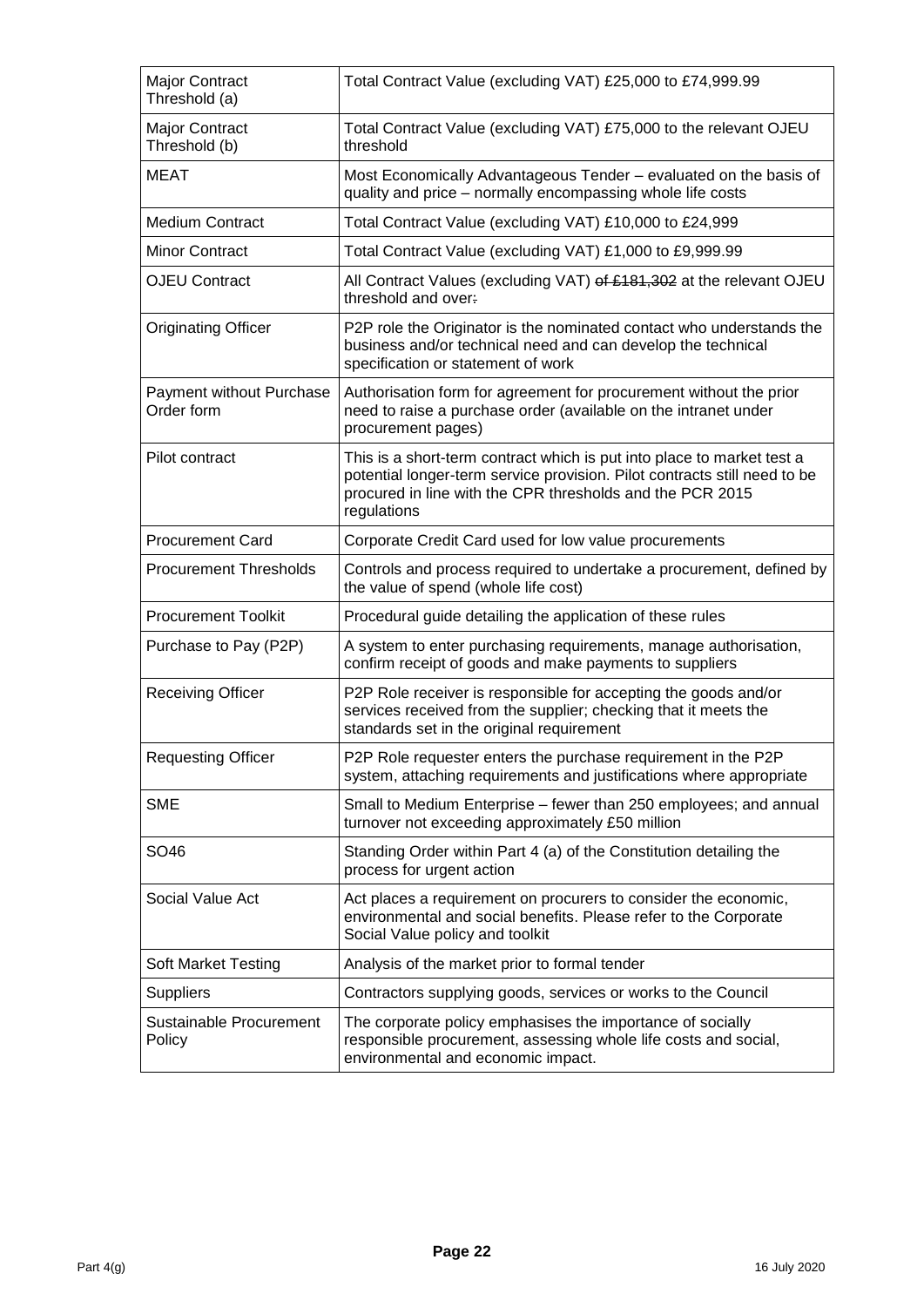## **Exceptions from Tendering Requirements in the Contracts Procedure Rules (CPRs) (***sections 8.9 and 8.10***)**

The following exceptions from tendering requirements may be applied following the prior approval Tender Exception Request Form.

The Exceptions from having to Tender are:

- 1. For the purchase of supplies, works or services which is prevented by Legislation.
- 2. If the supply of goods or materials to be acquired constitutes an extension of an existing supply contract. The extension can only be granted if all the following criteria are met:
	- The increase to the quantity of goods and materials was not envisaged at the time the original contract was awarded.
	- The extension is based upon comparable terms and conditions as the original contract.
	- **The extension has a value less than 50% total value than the original contract requirement.**
	- The extension does not breach the threshold of the EU Regulations.
- 3. For the execution of works or provision of services where the proposed contract outlined in the Exception Request is required due to unforeseen technical or economic reasons and is directly linked to the continuation and success of an existing contract. The existing contract itself must have been awarded competitively in accordance with the CPRs:
	- If the proposed contract is to be undertaken by the Contractor named in the existing contract, terms of the proposed contract must be negotiated on the basis of the rates and prices contained in the existing contract; or
	- If a new Contractor has been sought then the Exception Request must be accompanied with evidence outlining the steps taken to ensure best value for the Council.

This Exception does not cover works and services carried out under annual contracts or values for proposed contracts that are greater than the relevant EU Threshold.

- 4. Where it is considered the execution of works or the supply of either goods or services is required so urgently so as not to permit the invitation of tenders. Any request for an exception under this clause must be based upon circumstances which could not have been reasonably foreseen. Exceptions cannot be granted under this clause where a lack of foresight has given rise to difficulties.
- 5. In circumstances where a contract does not contain an option for an extension: but where an extension is required to facilitate a full and compliant tender exercise for operational reasons. An extension can only be granted under this clause if:
	- The initial contract itself was awarded as part of a competitive procurement process under the CPRs
	- The terms under which the extension is agreed must be equal to the existing contract in relation to the Scope, the Pricing and the Terms and Conditions

The actual length of any extension granted under this clause is at the discretion of the Head of Corporate Procurement: but cannot be more than 12 months in duration and cannot be longer than the initial contract itself. Only in circumstances where delays in publicised changes to legislation would make procurement impractical can multiple extensions be granted in relation to a single contract. In all other cases this exception may only be used once per contract.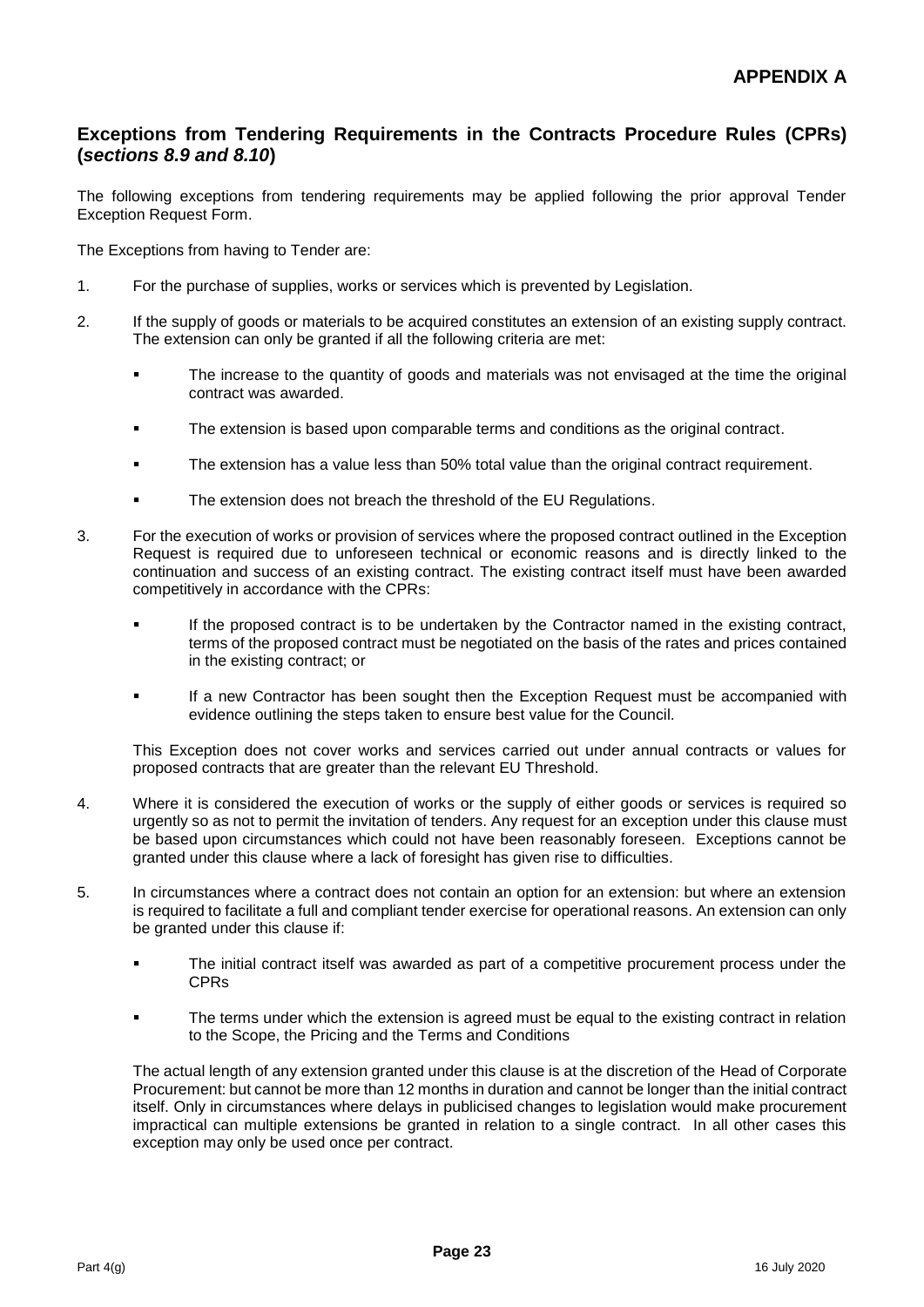## **Tender Opening Procedures**

## **1 Opening of Tenders received via E-Procurement**

Where the Council uses an electronic tendering system that releases submissions for opening at a predetermined date and time then pre-qualification questionnaires (PQQ or equivalent) and tenders submitted through that system may be accessed and opened by a member of the Corporate Procurement Team through that system.

Where a member of the Corporate Procurement Team is authorised to release any of the documents detailed above that officer must not have been a part of the project team charged with the delivery of that procurement or any part thereof.

For the avoidance of doubt: PQQ and Tender Documents, as well as all other supporting information must not be opened before the stipulated deadline for submission has passed. This is the case both for submissions received by the Council via any e-procurement system and any received in hard copy.

## **2 Opening of Tenders received in hard copy**

## **2.1 Outline of Responsibilities**

No officer involved in any way with the drawing up of the specification and the tender documents may participate in the receipt of the tender, in its custody pending opening or in the tender opening process.

All tenders shall be returned to the Customer Service Centre on the Ground Floor of the Civic Centre or the Post Room of the Civic Centre where they will be receipted and annotated with the date and time of receipt by the staff at either location, who will then contact the correct team to organise collection. The individual within the Corporate Procurement Team charged with collection of the Tenders must ensure that all items to be collected are stamped and the time of delivery clearly marked.

All Tenders should:

- Bear the corporate reply label or addressed to Southend-on-Sea Borough Council Customer Services Centre;
- Be sealed and marked "Tender";
- Be annotated with the subject to which the tender relates; and
- Not indicate the identity of the sender.

## **2.2 Opening of Hard Copy Tenders**

Tenders must be opened in a secure and confidential environment, with openers being undistracted.

Forms used as tender opening records must be prescribed or approved by a Senior Procurement Advisor.

Each of the following must be stamped and initialled by both designated openers:

- Any cover letter bearing a signature
- Any other page bearing a signature that is not certification of any kind pertaining to insurance, quality assurance, health and safety and so on
- Any page bearing a cost that may be applied to the resulting contract(s)
- All Tender Forms including Contract Variation, Bona fide Tender, Tender Form and Freedom of Information.

Date stamping and initialling priced pages of tender documents is an important authentication if correction of errors is to be admitted according to Council's Financial Procedure Rules.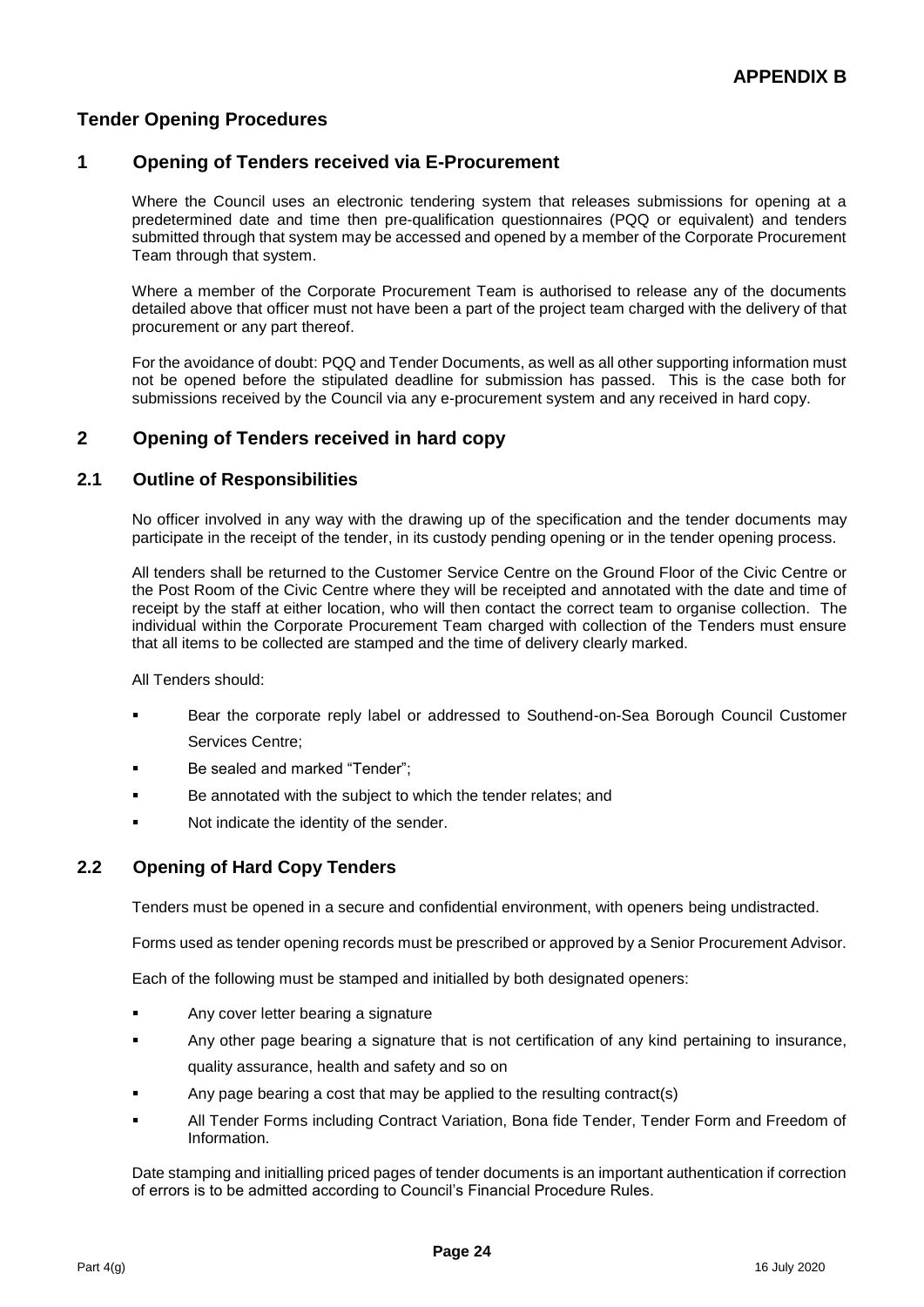The opening of tenders and recording of their details shall be subject to the following regulations:

- They must not be opened before the deadline for submission stipulated in the tender documents;
- They must be opened at one time by not less than two persons (one of whom would be from the Corporate Procurement Team) designated for the purpose by the appropriate Chief Officer;
- No Officer or Councillor of the Council may be present at the opening of tenders if they have a material interest in relation to the subject or result of the tender. Factors that can be suggestive of a material interest and would preclude attendance at a tender opening include, but are not limited to a connection to a possible tenderer through family, friends or other business associates.

Additionally any corrective amendments by tenderers to their tender prices must be initialled by both designated openers and annotated in the tender opening record.

#### **3 Late Tenders (either Electronic or Hardcopy Tenders)**

Any tender received by the Council after the relevant deadline for submission has passed will not be evaluated by the Council. For the avoidance of doubt: once the deadline has passed, any tender delivered later than the deadline (regardless of its proximity to the deadline) must not be included in the evaluation process.

Only in instances where due to unforeseen circumstances a pre confirmed extension to a deadline has been made available to all Tenderers, can submissions be accepted after the deadline stipulated in the tender documents. Any such extension cannot be granted for the benefit of a single tenderer. The granted extension must be fully justifiable and meet the full challenge of any audit of the process. The closer to the deadline that an extension is granted the stronger the justification will be required to be. Any revised deadline stipulated as part of an agreed extension will itself be subject to the same level of finality detailed in the paragraph above and any tender received by the Council after the revised deadline for submission has passed will not be evaluated by the Council.

The entire process of opening late tenders is detailed in the Procurement Toolkit. However, late tenders must not be opened before electronic, scanned or photographic evidence confirming their lateness has been forwarded to the Head of Corporate Procurement. Only after the written approval to open the late tender has been provided by the Head of Corporate Procurement can that tender be opened by a Procurement Advisor with no connection to the Tender Process in question. The opening of any Late Tender (Hardcopy) must be documented using a Late Tender Form. Both evidence of approval to open a late tender and the accompanying Late Tender Form must be saved in the corresponding Tender Project File.

## **4 Alterations / Corrections to either Electronic or Hardcopy Tenders**

The Tenderer may not amend or request amendment to their tender after the date and time fixed for the receipt of tenders.

However, if the Council encounters an error in a tender consisting of incomplete or incorrect information then the Council may at its discretion request the Tenderer concerned to submit, supplement, clarify or complete the relevant information or documentation within an appropriate time limit, provided that such requests are made in full compliance with the principles of equal treatment and transparency.

In determining whether such an error has been made in relation to a received tender submission Council Officers must assess this in direct relation to the information contained in that submission or to the tender documentation issued by the Council. The error relating to the specific tender must be clear, self-evident and obvious. Under no circumstances will an issue shown up as a result of cross referencing against any other tender submission be accepted as such an error.

All action undertaken in relation to seeking alteration or correction information must be based on an unbiased and objective assessment of the entire tender process it is being applied to. The action itself must be taken in a manner that treats all participating tenderers fairly. Any communication issued in relation to the action must ensure the validity and effectiveness of the procurement.

Key factors in assessing if alteration or correction information will be sought in relation to an error accepted by the Council will include but not be limited to: